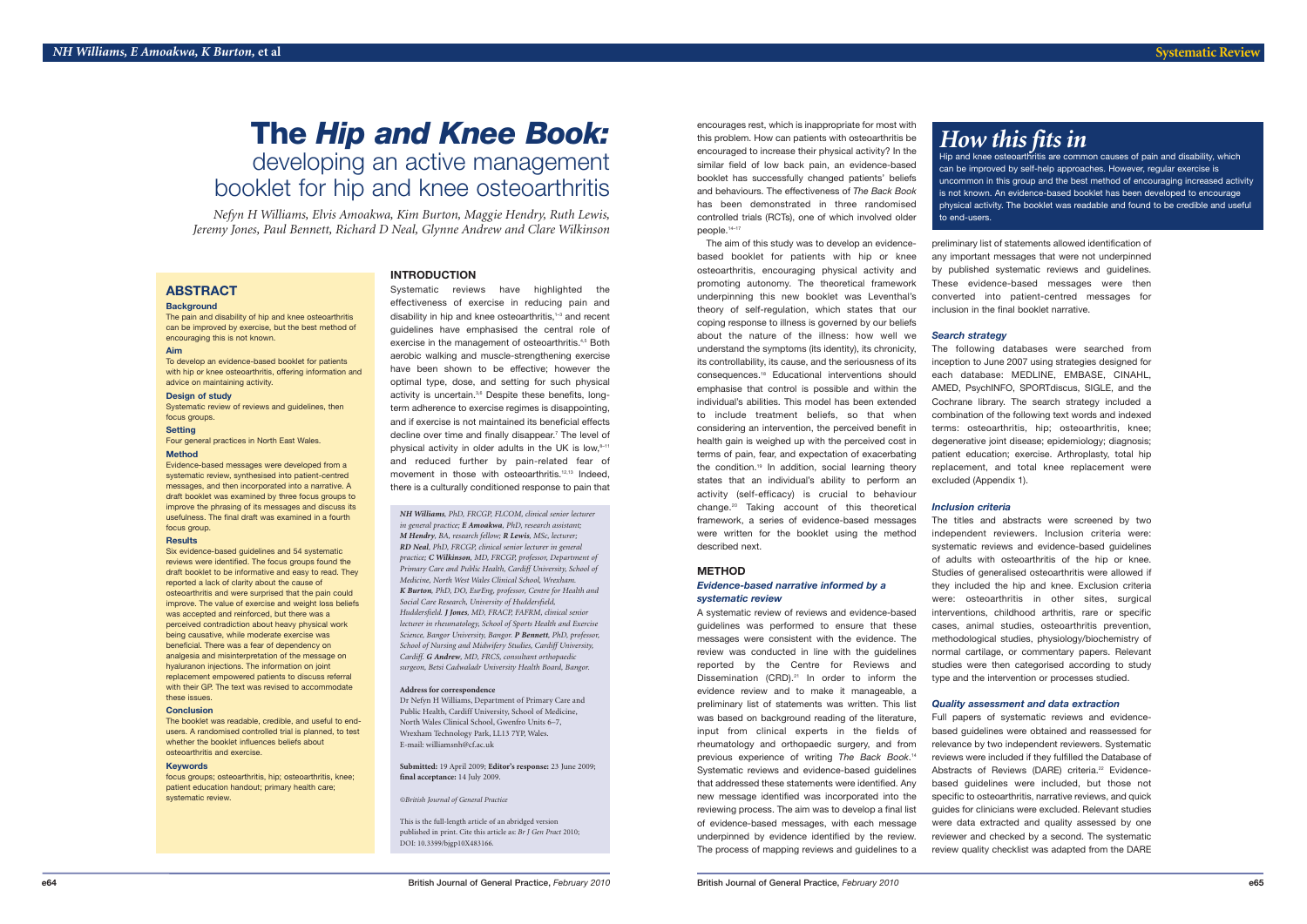inclusion criteria, <sup>22</sup> and the Critical Appraisal Skills Programme (CASP) tool. <sup>23</sup> The Appraisal of Guidelines for Research and Evaluation (AGREE) instrument was used as the checklist for guidelines.<sup>24</sup>

### *Matching the evidence to statements*

Findings from the systematic reviews and guidelines were matched with the list of preliminary statements. The preliminary statements were modified, deleted, or added to accordingly, to form the final list of evidence-based messages (Table 1 and Appendix 2). The strength of the evidence for each statement was then rated with a star system, by two reviewers, and checked and amended by the other authors, based on the quantity, quality, and consistency of findings from multiple studies. 25

#### *Patient-centred messages*

The evidence-based messages were converted into patient-centred messages (Table 1 and Appendix 2), which were then incorporated into the narrative of a draft booklet. The booklet contained key messages about the nature of osteoarthritis and the beneficial

effects of exercise. It adhered to guidelines for producing patient literature, 26,27 similar to those used previously to develop effective patient educational material. 14

*Focus groups*

The search strategy identified 5899 references, of which 1884 concerned osteoarthritis of the hip or knee. There were 294 reviews, of which 54 met the DARE criteria for systematic reviews. These reviews concerned: pharmacological treatment  $(n = 9)$ ;<sup>28-36</sup> risk factors and diagnosis  $(n = 11);^{37-47}$  exercise  $(n = 11)$ 8);<sup>48-55</sup> injections ( $n = 7$ );<sup>56-62</sup> physiotherapy ( $n = 6$ );<sup>63-68</sup> dietary supplements  $(n = 6)$ ;<sup>69-74</sup> complementary therapies  $(n = 4)$ ;<sup>75-78</sup> footwear and appliances  $(n = 1)$  $2$ );<sup>79,80</sup> and weight reduction ( $n = 1$ ).<sup>81</sup> In addition, 45 guidelines were identified including surgical and nonsurgical treatment, of which six met the study inclusion criteria (Figure 1).<sup>4,5,82-85</sup>

The patient-centred messages contained in the narrative of the draft booklet were examined in four focus groups, after obtaining participants' informed written consent. Each focus group comprised patients with osteoarthritis of the hip or knee, recruited from a different general medical practice in Wrexham or Flintshire. Participants were identified by searching for osteoarthritis diagnostic Read codes on the practices' computerised patient record database (Appendix 3). Sampling was purposive and stratified according to age, affected joint site, and time since diagnosis (Appendix 4). The aim of these focus groups was not to change the underlying evidence-based messages, but to improve the phrasing of the patient-centred messages, and the emphasis of these messages within the booklet. The first focus group was conducted in the authors'

All but one<sup>58</sup> of the systematic reviews met more than half of the quality criteria in the checklist (Appendix 6). All but one<sup>85</sup> of the quidelines were clear and well presented and described rigorous methods of development. The National Institute for Health and Clinical Excellence (NICE) guideline addressed all of the quality domains, apart from a statement of editorial independence (Appendix 7).

department in Wrexham; the other three were conducted in the participants' surgery premises. All participants consented to take part and agreed that their comments be recorded, anonymised, and used for the purpose of the study. The groups were run by a moderator and co-moderator, using a topic guide (Appendix 5), and notes were taken of relevant points. The discussion was also recorded and the notes were checked against the recording for completeness. The notes were coded into themes, which were used to refine the messages in the booklet.

### **RESULTS**

# *Overview of systematic reviews and guidelines*

### *Quality of identified systematic reviews and guidelines*

### *Evidence-based statements and patient-centred messages*

The results of the review were developed into a list of evidence-based messages, which were then converted into patient-centred messages (Table 1 and Appendix 2) prior to incorporation into the booklet narrative.

#### *Focus groups*

The four focus groups consisted of 18 participants, lasted between 90 and 120 minutes, and were held between 20 October and 17 December 2008. There were eight men and 10 women, with a mean age of 67.5 years (Appendix 4). All of the participants found the booklet useful. It contained information about

Key: evidence grade for the strength of scientific evidence:25 \*\*\*strong — generally consistent findings provided by systematic review(s) of multiple high-quality studies. \*\*moderate - generally consistent findings provided by review(s) of fewer or lower-quality studies. \*weak - limited evidence: provided by a single high*quality study; conflicting evidence: inconsistent findings provided by review(s) of multiple studies.*

other options apart from surgery. One focus group stated that it confirmed what they already knew, but would be particularly helpful for those who are newly diagnosed. Several criticisms emerged from the first three focus groups, which guided further refinements in a final draft of the booklet.

**titles and abstracts <b>idelines**  $n = 45$ 

**physiotherapy**  $n = 6$ :

#### *Criticisms*

The booklet was easy to read but repetitive, and the meaning of some terms was poorly understood. There was a lack of clarity about the cause of osteoarthritis. Many were surprised that the pain of osteoarthritis could improve in some people. The concept that joints have the potential for some repair was helpful but not clearly expressed. The message that heavy physical work increased the risk of osteoarthritis, but that physical activity was beneficial once it had developed, was contradictory. The hyaluranon injection message was misinterpreted as supporting its use.

#### *Amendments*

The booklet was shortened slightly and made less repetitive. The misunderstood terms were removed. The pathological description of osteoarthritis was clarified and illustrated with line drawings. The section on risk factors was clarified, the ageing process was acknowledged, and a statement was added that although various risk factors were known the cause of most osteoarthritis was not.

| Evidence-based statements                                                                                                                                                                                       | Grade        | Patient-centred messages                                                                                                                                                                                                                                                                        |  |  |  |  |  |  |  |
|-----------------------------------------------------------------------------------------------------------------------------------------------------------------------------------------------------------------|--------------|-------------------------------------------------------------------------------------------------------------------------------------------------------------------------------------------------------------------------------------------------------------------------------------------------|--|--|--|--|--|--|--|
| Exercise                                                                                                                                                                                                        |              |                                                                                                                                                                                                                                                                                                 |  |  |  |  |  |  |  |
| • There is strong evidence that both strengthening and cardiovascular<br>exercise were effective for reducing pain and improving function in the<br>short-term in knee osteoarthritis. 4,5,48-50,52,53,82,84,85 | $***$        | We now know that inactivity and excessive rest is bad for<br>hip or knee joints with osteoarthritis. Research confirms<br>that once you have osteoarthritis, regular moderate exercise                                                                                                          |  |  |  |  |  |  |  |
| • There is moderate evidence that no difference in effectiveness was found<br>between different intensities of exercise for knee osteoarthritis. <sup>51</sup>                                                  | $**$         | does not make it worse $-$ quite the reverse. Movement is<br>good for you $-$ and for your joints. Your whole body must                                                                                                                                                                         |  |  |  |  |  |  |  |
| • There is strong evidence that integrating self-management strategies with<br>exercise was effective for reducing pain and improving function in knee<br>osteoarthritis. <sup>54,55</sup>                      | $***$        | keep active to stay healthy. Regular physical activity:<br>strengthens and stretches muscles around your joints,<br>keeps you supple by getting stiff joints moving and<br>stopping them seizing up, makes your bones stronger,                                                                 |  |  |  |  |  |  |  |
| • There is limited evidence that integrating self-management strategies with<br>exercise was effective for reducing pain and improving function in hip OA. <sup>54</sup>                                        |              | works your heart and lungs to make you fit, releases natural<br>chemicals that reduce pain and make you feel good, and                                                                                                                                                                          |  |  |  |  |  |  |  |
| • There is limited evidence that both strengthening and cardiovascular exercise<br>were effective for reducing pain and improving function in the short term in<br>hip osteoarthritis. 4,5,48,50,52             |              | puts you in control. That is why exercise is one of the core<br>treatments for osteoarthritis. It is a way to treat yourself.                                                                                                                                                                   |  |  |  |  |  |  |  |
| <b>Weight loss</b>                                                                                                                                                                                              |              |                                                                                                                                                                                                                                                                                                 |  |  |  |  |  |  |  |
| • There is strong evidence that a 5% weight reduction will result in moderate<br>improvement in disability in overweight patients with knee osteoarthritis. <sup>5,81</sup>                                     | $***$        | If you are overweight, losing weight is very beneficial for<br>your joints. Most people will notice an improvement in joint<br>pain and function after losing 5% of their body weight.                                                                                                          |  |  |  |  |  |  |  |
| Paracetamol                                                                                                                                                                                                     |              |                                                                                                                                                                                                                                                                                                 |  |  |  |  |  |  |  |
| • There is strong evidence that paracetamol has a small effect on pain and<br>has few adverse reactions in osteoarthritis of the hip or knee compared<br>with placebo, in the short term. <sup>5,33</sup>       | $***$        | There are many treatments that can help the pain. They<br>may not remove the pain completely, but they can control<br>it enough to let you get moving and active. Paracetamol is<br>the simplest and safest painkiller. Take a regular dose rather<br>than waiting for the pain to get too bad. |  |  |  |  |  |  |  |
| Topical non-steroidal anti-inflammatory drugs (NSAIDs)                                                                                                                                                          |              |                                                                                                                                                                                                                                                                                                 |  |  |  |  |  |  |  |
| • There is moderate evidence that topical NSAIDs have a small effect on pain<br>in knee osteoarthritis compared with placebo, and few adverse effects in the<br>short term. 5,32,34,83,85                       | $\star\star$ | Try massaging an anti-inflammatory gel directly over the<br>painful joint $-$ up to three times a day. It tends to be more<br>effective for knee pain.                                                                                                                                          |  |  |  |  |  |  |  |

# **Table 1. Examples of evidence-based statements and patient-centred messages.**



*Figure 1. Flow diagram of included systematic reviews and guidelines.*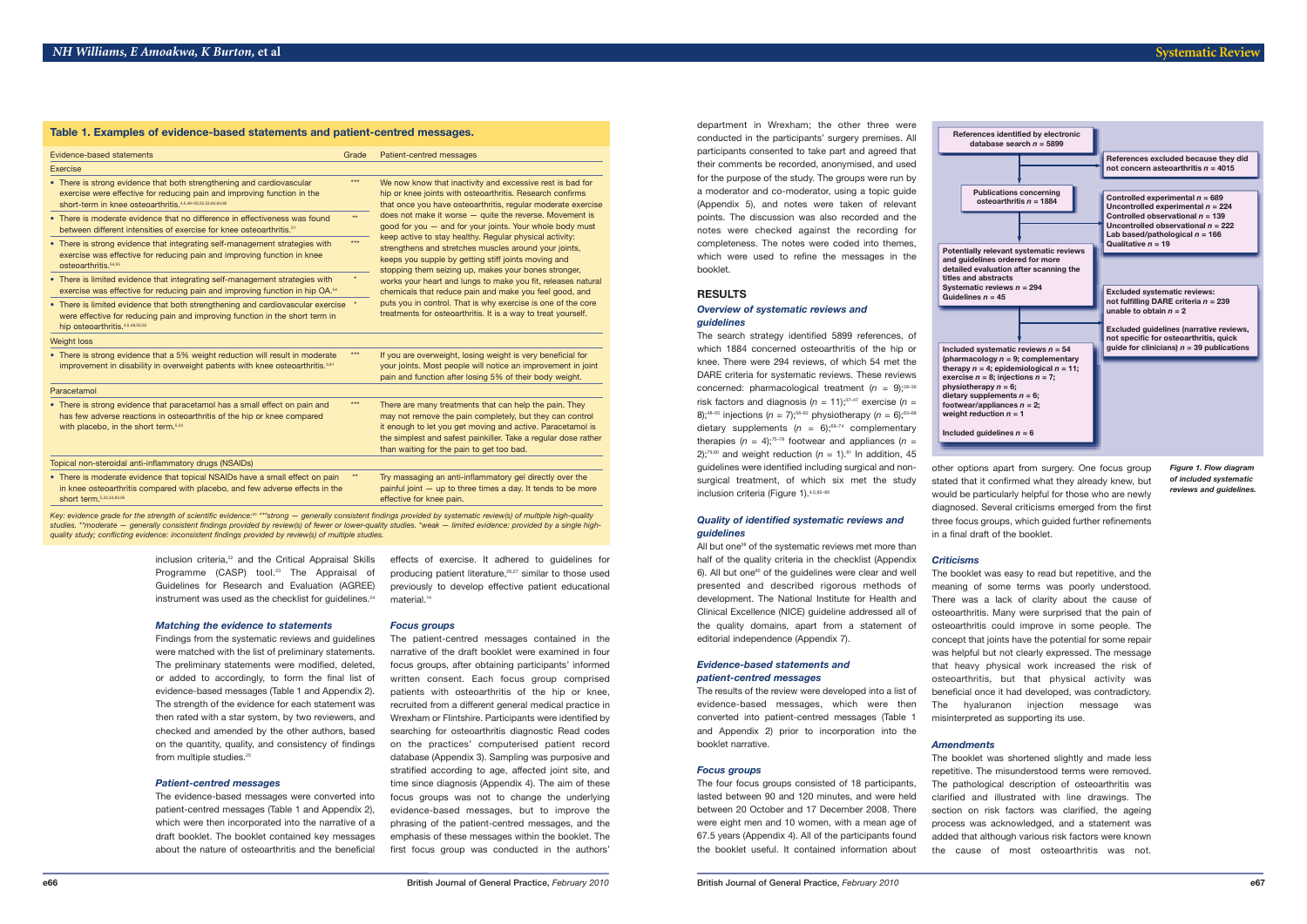was not stratified according to educational attainment, as it was not possible to obtain this information from the practices' computerised record databases. Osteoarthritis patients were not used to help write the initial patient-centred messages, which was a weakness in the method, but the lead author has personal experience of osteoarthritis of the hip.

#### *Comparison with existing literature*

The method used to develop the narrative of this booklet was similar to that used for *The Back Book*, 14 and *The Whiplash Book*. <sup>89</sup> However, it was decided to construct a list of preliminary statements to act as a framework for the review, and also to extract data from systematic reviews and guidelines because of the large body of research available in this field. The evidence-based statements are broadly similar to the recommendations of the NICE osteoarthritis guidelines, <sup>5</sup> although some recommendations regarding glucosamine and acupuncture differed somewhat.

### *Implications for future research and clinical practice*

Alongside exercise and weight loss, the provision of information and advice is one of the core interventions for osteoarthritis in the NICE management guidelines. <sup>5</sup> The focus groups found this booklet to be a useful source of advice, particularly for those who are newly diagnosed. Further work could also test the acceptability of the booklet in a geographically wider population in the UK and in other countries. The next step is to test whether this booklet can change illness and treatment beliefs in patients with osteoarthritis, and whether it influences exercise behaviour and health status. A pragmatic randomised controlled trial is planned, comparing the new booklet with another commonly used booklet that has less emphasis on physical activity and exercise. 45

#### **Funding body**

This work was supported by a project grant from the Wales Office of Research and Development for Health and Social Care (Ref 06/2/234).

### **Ethical approval**

Ethical approval was obtained from the North Wales East Research Ethics Committee (REC reference 09/WNo03/5). **Competing interests**

Cardiff University and Kim Burton will receive royalties from sale of the booklet. The other authors have stated that there are none.

#### **Acknowledgements**

We would like to thank all of the patients who participated in the focus groups, and colleagues from the Department of Primary Care and Public Health, Cardiff University for their comments and suggestions.

#### **Discuss this article**

Contribute and read comments about this article on the Discussion Forum: http://www.rcgp.org.uk/bjgp-discuss

#### **REFERENCES**

1. Van Baar ME, Assendelft WJ, Dekker J,*et al*. Effectiveness of exercise therapy in patients with osteoarthritis of the hip or knee: a systematic review of randomized clinical trials. *Arthritis Rheum* 1999; **42(7):**

7. Van Baar ME, Dekker J, Oostendorp RA,*et al*. Effectiveness of exercise in patients with osteoarthritis of hip or knee: nine months follow up.

Other themes included the importance of weight loss, fear of dependency on pain killers, and feeling empowered to discuss referral for joint replacement surgery.

functioning in patients with osteoarthritis. *Pain* 2004; **110(1–2):**

- 1361–1369.
- 2. McCarthy CJ, Oldham JA. The effectiveness of exercise in the treatment of osteoarthritic knees: a critical review. *Phys Ther* 1999; **4:** 241–250.
	- 3. Brosseau L, MacLeay L, Robinson VA, Tugwell P, Wells G. Intensity of exercise for the treatment of osteoarthritis. *Cochrane Database Syst* Rev 2003; **(2):** CD004259.
	- 4. Roddy E, Zhang W, Doherty M,*et al*. Evidence based recommendations for the role of exercise in the management of osteoarthritis of the hip or knee — the MOVE consensus. *Rheumatology* 2005; **44(1):** 67–73.
	- 5. National Collaboration Centre for Chronic Conditions. *National clinical guideline for the care and management of osteoarthritis in adults*. London: Royal College of Physicians, 2008.
	- 6. Ashworth NL, Chad KE, Harrison EL,*et al*. Home versus center based physical activity programs in older adults. *Cochrane Database Syst Rev* 2005; **(1):** CD004017.
	- *Ann Rheum Dis* 2001; **60(12):** 1123–1130. 8. The Information Centre. *Health Survey for England 2006 latest trends.* http://www.ic.nhs.uk/webfiles/publications/HSE06/Health%20Survey %20for%20England%202006%20Latest%20Trends.pdf (accessed 23
	- Nov 2009). 9. Welsh Assembly Government. *Welsh Health Survey 2004/05.* http://new.wales.gov.uk/topics/statistics/publications/publicationarchive/health-survey2004-05/?lang=en (accessed 23 Nov 2009).
	- 10. The Scottish Executive. *The Scottish Health Survey 2003. Volume 2 Adults.* http://www.scotland.gov.uk/Resource/Doc/76169/0019729.pdf (accessed  $23$  Nov 2009).
	- 11. Central Survey Unit. *Northern Ireland Health and Social Wellbeing Survey 2005/2006*. http://www.csu.nisra.gov.uk/HWB%200506%20topline%20bulletin.p df (accessed 23 Nov 2009). 12. Heuts PHTG,Vlaeyen JWS, Roelofs J,*et al*. Pain-related fear and daily
	- 228–235. 13. Hendry MA, Williams NH, Wilkinson C,*et al*. Motivation to exercise in arthritis of the knee: a qualitative study in primary care patients. *Fam Pract* 2006; **23(5):** 558–567.
	- 14. Roland M, Waddell G, Klaber-Moffett J,*et al*. *The back book*. London: The Stationery Office, 1996.
	- 15. Burton AK, Waddell G, Tillotson KM, Summerton N. Information and advice to patients with back pain can have a positive effect: a randomised controlled trial of a novel educational booklet. *Spine* 1991; **24(23):** 2484–2891.
	- e706.
	- 17. Kovacs FM, Abraira V, Santos S,*et al*. Spanish Back Pain Research Network. A comparison of two short education programs for improving low back pain related disability in the elderly: a cluster randomised controlled clinical trial. *Spine* 2007; **32:** 1053–1059.
	- treatment outcome? *J Psychosom Res* 1999; **47(6):** 491–495. 19. Cameron LD, Leventhal H. *The self-regulation of health and illness behaviour*. New York, NY: Routledge, 2003.
	-
	- *Psychol* 2001; **52:** 1–26.
	- 21. NHS Centre for Reviews and Dissemination. *Undertaking systematic reviews of research on effectiveness: CRD's guidance for those carrying out or commissioning reviews.* 2nd edn. York: NHS CRD, University of York, 2001.
	- 22. NHS Centre for Reviews and Dissemination. *Database of Abstracts of Reviews of Effectiveness (DARE)*. York: NHS CRD, University of York, 2000.
	- 23. Oxman AD, Cook DJ, Guyatt GH. Users' guides to the medical literature.VI. How to use an overview. *JAMA* 1994; **272(17):** 1367–1371.
	- 24. AGREE Collaboration. *Appraisal of Guidelines for Research and*
- 16. Coudeyre E, Tubach F, Rannou F,*et al*. Effect of a simple information booklet on pain persistence after an acute episode of low back pain: a non-randomized trial in a primary care setting. *PloS ONE* 2007; **2(1):**
- 18. Horne R. Patients' beliefs about treatment: the hidden determinant of
- 20. Bandura A. Social cognitive theory: an agentic perspective. *Annu Rev*

**British Journal of General Practice,** *February 2010*

# **Systematic Review**

Aggravating and relieving factors were made more explicit. The physical activity message was rephrased to state that intense physical demands helped to cause osteoarthritis, but that regular moderate exercise was beneficial, also that activity such as housework and gardening can be energetic but may not provide sufficient daily exercise. The section concerning hyaluranon was shortened and simplified, and the lack of evidence of long-term effectiveness was emphasised. One focus group thought that the booklet should include the contact details of support groups that patients with osteoarthritis can consult for help and advice. Selected (UK) sources were added. This final draft in the form of the publisher's proofs was given to the final focus group, which did not make any further suggestions to improve the text. Other emergent themes are described next.

### *'Wear and tear'*

Although most participants persisted in the belief that osteoarthritis was caused by 'wear and tear', they agreed that this term discouraged exercise. Doctors often used the term wear and tear, which affected patients' attitude towards exercise:

*'I think the idea of wear and tear is at the back of the mind and could discourage me from exercising or taking part in some sports such as badminton and some of these extreme sports in case it damages you more.'* (patient 2)

One of the participants doubted the wear and tear theory and felt that inherited factors were more important.

#### *Exercise beliefs reinforced*

The booklet confirmed most participants' existing beliefs that exercise was important for health and that lack of mobility was detrimental. They reported that the message that moderate exercise was not harmful would encourage them to do more and to persevere. Even those with other limiting medical conditions were encouraged to do more. One participant agreed that exercise was good but was limited when the pain was too severe. There were some dissenting views; one argued that a new knee was treatment but that exercise was not, another that housework was sufficient and that the booklet emphasised more vigorous exercise, which would discourage some people.

*'I have already started walking and the booklet has confirmed that exercise won't cause me harm.'* (patient 7)

#### *Other themes*

#### *Reading age of the final booklet*

The final booklet had means of 2.2 sentences per paragraph and 13.0 words per sentence, and had only 4% passive sentences. <sup>86</sup> The scores for the Flesch Reading Ease test<sup>87</sup> (71.3) and the Flesch–Kincaid Grade Level <sup>88</sup> (6.5) indicated that the booklet should be easily understandable to a 12–13 year old.

### **DISCUSSION**

#### *Summary of main findings*

The review identified 54 systematic reviews and six sets of management guidelines that were relevant to developing the new booklet. The evidence-based statements were converted into patient-centred messages and incorporated into a narrative for the draft booklet. A number of small changes were made to the narrative following three focus groups: repetition was reduced; the causes of osteoarthritis and contradictory messages about physical activity causing and being beneficial for osteoarthritis were clarified; and a misinterpreted message about hyaluranon injections was rewritten. A final draft of the booklet was found to be acceptable to the fourth and final focus group. All of the focus groups found the booklet was acceptable, relevant, and interesting. They were surprised that symptoms/function in osteoarthritis could improve and that joints had the potential for some repair. Exercise beliefs were reinforced by the booklet, and patients were empowered by the message about joint replacement.

#### *Strengths and limitations of the study*

The content of the booklet did not just rely on expert opinion, but on a literature review and focus groups. The review method was designed to obtain sufficient evidence for the booklet, and could have included a search of primary observational and experimental studies if there were gaps in the secondary evidence base. However, it was decided that sufficient evidence was available from systematic reviews and management guidelines for the purpose of writing an evidence-based booklet. Focus groups allowed clarification of a number of statements that were unclear to participants. The focus groups were all enthusiastic about the booklet and thought it would be particularly helpful for newly diagnosed patients. However, two of the focus groups had fewer than five participants, and patients with osteoarthritis of the hip were under-represented. The focus group sample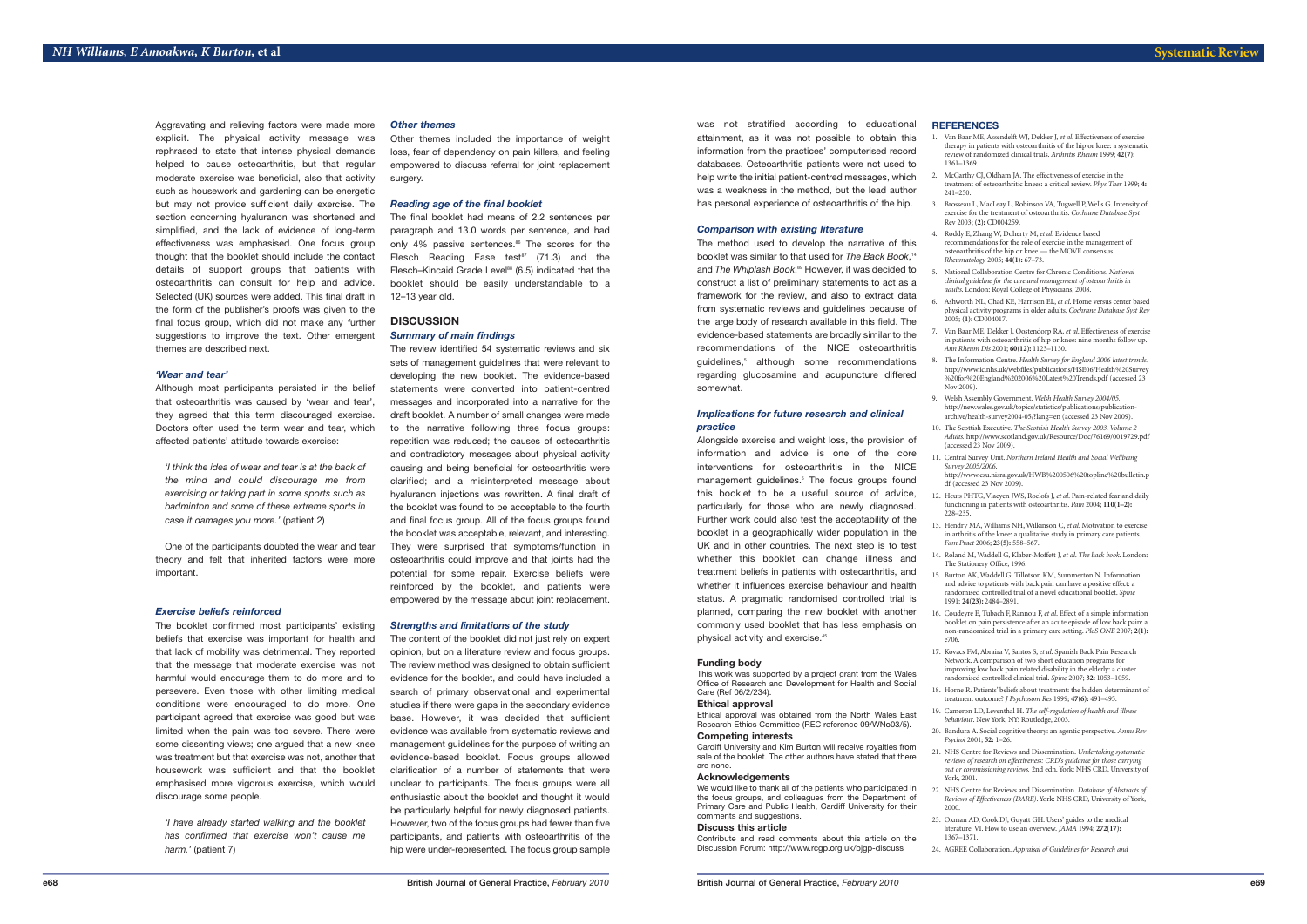#### CD002946.

- 73. Reichenbach S, Sterchi R, Scherer M,*et al*. Meta-analysis: chondroitin for osteoarthritis of the knee or hip. *Ann Intern Med* 2007; **146(8):** 580–590.
- 74. Rintelen B, Neumann K, Leeb BF. A meta-analysis of controlled clinical studies with diacerein in the treatment of osteoarthritis. *Arch Intern Med* 2006; **166(17):** 1899–1906.
- 75. Long L, Soeken K, Ernst E. Herbal medicines for the treatment of osteoarthritis: a systematic review. *Rheumatology* 2001; **40(7):** 779–793.
- 76. Ernst E. Avocado-soybean unsaponifiables (ASU) for osteoarthritis a systematic review. *Clin Rheumatol* 2003; **22(4–5):** 285–288.
- 77. Little CV, Parsons T, Logan S. Herbal therapy for treating osteoarthritis. *Cochrane Database Syst Rev* 2000; **(4):** CD002947.
- for chronic knee pain: a systematic review. *Rheumatology* 2007; **46(3):** 384–390.
- 79. Brouwer RW, Jakma TSC,Verhagen AP,*et al.* Braces and orthoses for treating osteoarthritis of the knee. *Cochrane Database Syst Rev* 2005; **(1):** CD004020.
- 80. Reilly KA, Barker KL, Shamley D. A systematic review of lateral wedge orthotics — how useful are they in the management of medial compartment osteoarthritis? *Knee* 2006; **13(3):** 177–183.
- reduction in obese patients diagnosed with knee osteoarthritis: a systematic review and meta-analysis. *Ann Rheum* Dis 2007; **66(4):** 433–439.
- 
- 78. White A, Foster NE, Cummings M, Barlas P. Acupuncture treatment
	-
- 
- 
- 81. Christensen R, Bartels EM, Astrup A, Bliddal H. Effect of weight
- 82. Philadelphia Panel. Philadelphia Panel evidence-based clinical practice
- 83. Jordan KM, Arden NK, Doherty M,*et al*. EULAR recommendations 2003: an evidence based approach to the management of knee osteoarthritis: report of a Task Force of the Standing Committee for International Clinical Studies Including Therapeutic Trials (ESCISIT). *Ann Rheum Dis* 2003; **62(12):** 1145–1155.
- 84. Ottawa P. Ottawa panel evidence-based clinical practice guidelines for therapeutic exercises and manual therapy in the management of osteoarthritis. *Phys Ther* 2005; **85(9):** 907–971.
- 
- guidelines on selected rehabilitation interventions for knee pain. *Phys Ther* 2001; **81(10):** 1675–1700.
- 85. Ministry of Health. *Osteoarthritis of the knee. Clinical practice guideline 4/2007*. Singapore: Ministry of Health.
- 86. Williams NH, Amoakwa EN, Burton K,*et al*. *The hip and knee book: helping you cope with osteoarthritis*. London: The Stationery Office,
- 87. Flesch R. A new readability yardstick. *J Appl Psychol* 1948; **32(3):**
- 88. Kincaid JP, Fishburne RP Jr, Rogers RL, Chissom BS. *Derivation of new readability formulas for Navy enlisted personnel. Research Branch Report 8-75*. Millington, TN: Naval Technical Training, US Naval Air Station, Memphis TN, 1975.
- 89. McClune T, Burton AK, Waddell G. Whiplash associated disorders: a review of the literature to guide patient information and advice. *Emerg Med* 2002; **19:** 499–506.
- 90. Williams NH, Amoakura EN, Burton K,*et al*. Activity Increase Despite Arthritis (AIDA): design of a phase II randomised controlled trial evaluating an active management booklet for hip and knee osteoarthritis [ISRCTN24554946]. *BMC Fam Pract* 2009; **10:** 62.

2009.

221–233.

# **Systematic Review**

*Evaluation (AGREE) Instrument, 2001*. http://fhswedge.csu.mcmaster.ca/pebc/agreetrust/docs/AGREE\_Instru

- ment\_English.pdf (accessed 23 Nov 2009). 25. Waddell G, Burton AK. *Is work good for your health and well-being?*
- London: The Stationery Office, 2006.
- 26. Department of Health. *Toolkit for producing patient information.* London: Department of Health, 2003.
- 27. Raynor DK, Blenkinsopp DK, Knapp P,*et al*. A systematic review of quantitative and qualitative research on the role and effectiveness of written information available to patients about individual medicines. *Health Technol Assess* 2007; 11(5): iii, 1–160
- 28. Bjordal JM, Ljunggren AE, Klovning A, Slordal L. Non-steroidal antiinflammatory drugs, including cyclo-oxygenase-2 inhibitors, in osteoarthritic knee pain: meta-analysis of randomised placebo controlled trials. *BMJ* 2004; **329(7478):** 1317.
- 29. Lee C, Straus WL, Balshaw R,*et al*. A comparison of the efficacy and safety of nonsteroidal antiinflammatory agents versus acetaminophen in the treatment of osteoarthritis: a meta-analysis. *Arthritis Rheum* 2004; **51(5):** 746–754.
- 30. Wegman A, van der Windt D, van Tulder M,*et al*. Nonsteroidal antiinflammatory drugs or acetaminophen for osteoarthritis of the hip or knee? A systematic review of evidence and guidelines. *J Rheumatol* 2004; **31(2):** 344–354.
- 31. Zhang W, Jones A, Doherty M. Does paracetamol (acetaminophen) reduce the pain of osteoarthritis? A meta-analysis of randomised controlled trials. *Ann Rheum Dis* 2004; **63(8):** 901–907.
- 32. Biswal S, Medhi B, Pandhi P. Long-term efficacy of topical nonsteroidal anti-inflammatory drugs in knee osteoarthritis: metaanalysis of randomized placebo controlled clinical trials. *J Rheumatol* 2006; **33(9):** 1841–1844.
- 33. Towheed TE, Maxwell L, Judd MG,*et al*. Acetaminophen for osteoarthritis. *Cochrane Database Syst Rev* 2006; **(1):** CD004257.
- 34. Towheed TE. Pennsaid therapy for osteoarthritis of the knee: a systematic review and meta-analysis of randomized controlled trials. *J Rheumatol* 2006; **33(3):** 567–573.
- 35. Bjordal JM, Klovning A, Ljunggren AE, Slordal L. Short-term efficacy of pharmacotherapeutic interventions in osteoarthritic knee pain: a meta-analysis of randomised placebo-controlled trials. *Eur J Pain 2*007; **11(2):** 125–138.
- 36. Cepeda MS, Camargo F, Zea C,Valencia L. Tramadol for osteoarthritis: a systematic review and metaanalysis. *J Rheumatol* 2007; **34(3):** 543–555.
- 37. Maetzel A, Makela M, Hawker G, Bombardier C. Osteoarthritis of the hip and knee and mechanical occupational exposure — a systematic overview of the evidence. J *Rheumatol* 1997; **24(8):** 1599–1607.
- 38. Lievense A, Bierma-Zeinstra S,Verhagen A,*et al*. Influence of work on the development of osteoarthritis of the hip: a systematic review. *J Rheumatol* 2001; **28(11):** 2520–2528.
- 39. Lievense AM, Bierma-Zeinstra SMA,Verhagen AP,*et al*. Influence of obesity on the development of osteoarthritis of the hip: a systematic review. *Rheumatology* 2002; **41(10):** 1155–1162.
- 40. Lievense AM, Bierma-Zeinstra SMA,Verhagen AP,*et al*. Prognostic factors of progress of hip osteoarthritis: a systematic review. *Arthritis Rheum* 2002; **47(5):** 556–562.
- 41. Lievense AM, Bierma-Zeinstra SMA,Verhagen AP,*et al*. Influence of sporting activities on the development of osteoarthritis of the hip: a systematic review. *Arthritis Rheum* 2003; **49(2):** 228–236.
- 42. Lievense AM, Bierma-Zeinstra SMA,Verhagen AP,*et al*. Influence of hip dysplasia on the development of osteoarthritis of the hip. *Ann Rheum Dis* 2004; **63(6):** 621–626.
- 43. Srikanth VK, Fryer JL, Zhai G,*et al*. A meta-analysis of sex differences prevalence, incidence and severity of osteoarthritis. *Osteoarthritis Cartilage* 2005; **13(9):** 769–781.
- 44. Van Dijk GM, Dekker J,Veenhof C, van den Ende CHM. Carpa Study Group. Course of functional status and pain in osteoarthritis of the hip or knee: a systematic review of the literature. *Arthritis Rheum* 2006; **55(5):** 779–785.
- 45. Vignon E,Valat J-P, Rossignol M,*et al*. Osteoarthritis of the knee and hip and activity: a systematic international review and synthesis (OASIS). *Joint Bone Spine* 2006; **73(4):** 442–455.
- 46. Belo JN, Berger MY, Reijman M,*et al*. Prognostic factors of progression of osteoarthritis of the knee: a systematic review of observational studies. *Arthritis Rheum* 2007; **57(1):** 13–26.
- 47. Bedson J, Croft PR. The discordance between clinical and radiographic knee osteoarthritis: A systematic search and summary of the literature. *BMC Musculoskelet Disord* 2008; **9:** 116.
- 48. Van Baar M. Effectiveness of exercise therapy in osteoarthritis of hip or knee.[Dutch]. Geneeskd Sport 1999; **32:** 27–30.
- 49. Petrella RJ. Is exercise effective treatment for osteoarthritis of the knee? *Br J Sports Med* 2000; **34(5):** 326–431.
- 50. Fransen M, McConnell S, Bell M. Therapeutic exercise for people with osteoarthritis of the hip or knee. A systematic review. *J Rheumatol* 2002; **29(8):** 1737–1745.
- 51. Brosseau L, MacLeay L, Robinson V,*et al.* Intensity of exercise for the treatment of osteoarthritis. *Cochrane Database Syst Rev* 2003; **(2):** CD004259.
- 52. Pelland L, Brosseau L, Wells G,*et al*. Efficacy of strengthening exercises for osteoarthritis (part I): a meta analysis. *Phys Ther Rev* 2004; **9:** 77–108.
- 53. Roddy E, Zhang W, Doherty M. Aerobic walking or strengthening exercise for osteoarthritis of the knee? A systematic review. *Ann Rheum Dis* 2005; **64(4):** 544–548.
- 54. Walsh NE, Mitchell HL, Reeves BC, Hurley MV. Integrated exercise and self-management programmes in osteoarthritis of the hip and knee: a systematic review of effectiveness. *Phys Ther Rev* 2006; **11:** 289–297.
- 55. Devos-Comby L, Cronan T, Roesch SC. Do exercise and selfmanagement intervention benefit patients with osteoarthritis of the knee. A meta-analytic review. *J Rheumatol* 2006; **33(4):** 744–756.
- 56. Aggarwal A, Sempowski IP. Hyaluronic acid injections for knee osteoarthritis. Systematic review of the literature. *Can Fam Physician* 2004; **50:** 249–256.
- 57. Arroll B, Goodyear-Smith F. Corticosteroid injections for osteoarthritis of the knee: meta-analysis. *BMJ* 2004; **328(7444):** 869.
- 58. Godwin M, Dawes M. Intra-articular steroid injections for painful knees. Systematic review with meta-analysis. *Can Fam Physician* 2004; **50:** 241–248.
- 59. Wang C-T, Lin J, Chang C-J,*et al*. Therapeutic effects of hyaluronic acid on osteoarthritis of the knee. A meta-analysis of randomized controlled trials. *J Bone Joint Surg Am* 2004; **86–A(3):** 538–545.
- 60. Arrich J, Piribauer F, Mad P,*et al*. Intra-articular hyaluronic acid for the treatment of osteoarthritis of the knee: systematic review and meta-analysis. *Can Med Assoc J* 2005; **172:** 1039–1043.
- 61. Bellamy N, Campbell J, Robinson V,*et al*.Viscosupplementation for the treatment of osteoarthritis of the knee. *Cochrane Database Syst Rev* 2006; **(2):** CD005321.
- 62. Bellamy N, Campbell J, Robinson V,*et al*. Intra-articular corticosteroid for treatment of osteoarthritis of the knee. *Cochrane Database Syst Rev* 2006; **(2):** CD005328.
- 63. Brosseau L, Welch V, Wells G,*et al*. Low level laser therapy for osteoarthritis and rheumatoid arthritis: a meta-analysis. *J Rheumatol* 2000; **27(8):** 1961–1969.
- 64. Osiri M, Welch V, Brosseau L,*et al*. Transcutaneous electrical nerve stimulation for knee osteoarthritis. *Cochrane Database Syst Rev* 2000; **(4):** CD002823.
- 65. Robinson VA, Brosseau L, Peterson J,*et al*. Therapeutic ultrasound for osteoarthritis of the knee. *Cochrane Database Syst Rev* 2001; **(3):** CD003132.
- 66. Brosseau L, Macleay L, Robinson V,*et al*. Efficacy of balneotherapy for osteoarthritis of the knee: a systematic review. *Phys Ther Rev* 2002; **7:** 209–222.
- 67. Brosseau L, Yonge KA, Robinson V,*et al*. Thermotherapy for treatment of osteoarthritis. *Cochrane Database Syst Rev* 2003; **(4):** CD004522.
- 68. McCarthy CJ, Callaghan MJ, Oldham JA. Pulsed electromagnetic energy treatment offers no clinical benefit in reducing the pain of knee osteoarthritis: a systematic review. *BMC Musculoskelet Disord* 2006; **7:** 51.
- 69. McAlindon TE, LaValley MP, Gulin JP, Felson DT. Glucosamine and chondroitin for treatment of osteoarthritis: A systematic quality assessment and meta-analysis. *JAMA* 2000; **283(11):** 1469–1475.
- 70. Richy F, Bruyere O, Ethgen O,*et al*. Structural and symptomatic efficacy of glucosamine and chondroitin in knee osteoarthritis: a comprehensive meta-analysis. *Arch Int Med* 2003; **163(13):** 1514–1522.
- 71. Poolsup N, Suthisisang C, Channark P, Kittikulsuth W. Glucosamine long-term treatment and the progression of knee osteoarthritis: systematic review of randomized controlled trials. *Annals Pharmacother* 2005; **39(6):** 1080–1087.
- 72. Towheed TE, Maxwell L, Anastassiades TP,*et al*. Glucosamine therapy for treating osteoarthritis. *Cochrane Database Syst Rev* 2005; **(2):**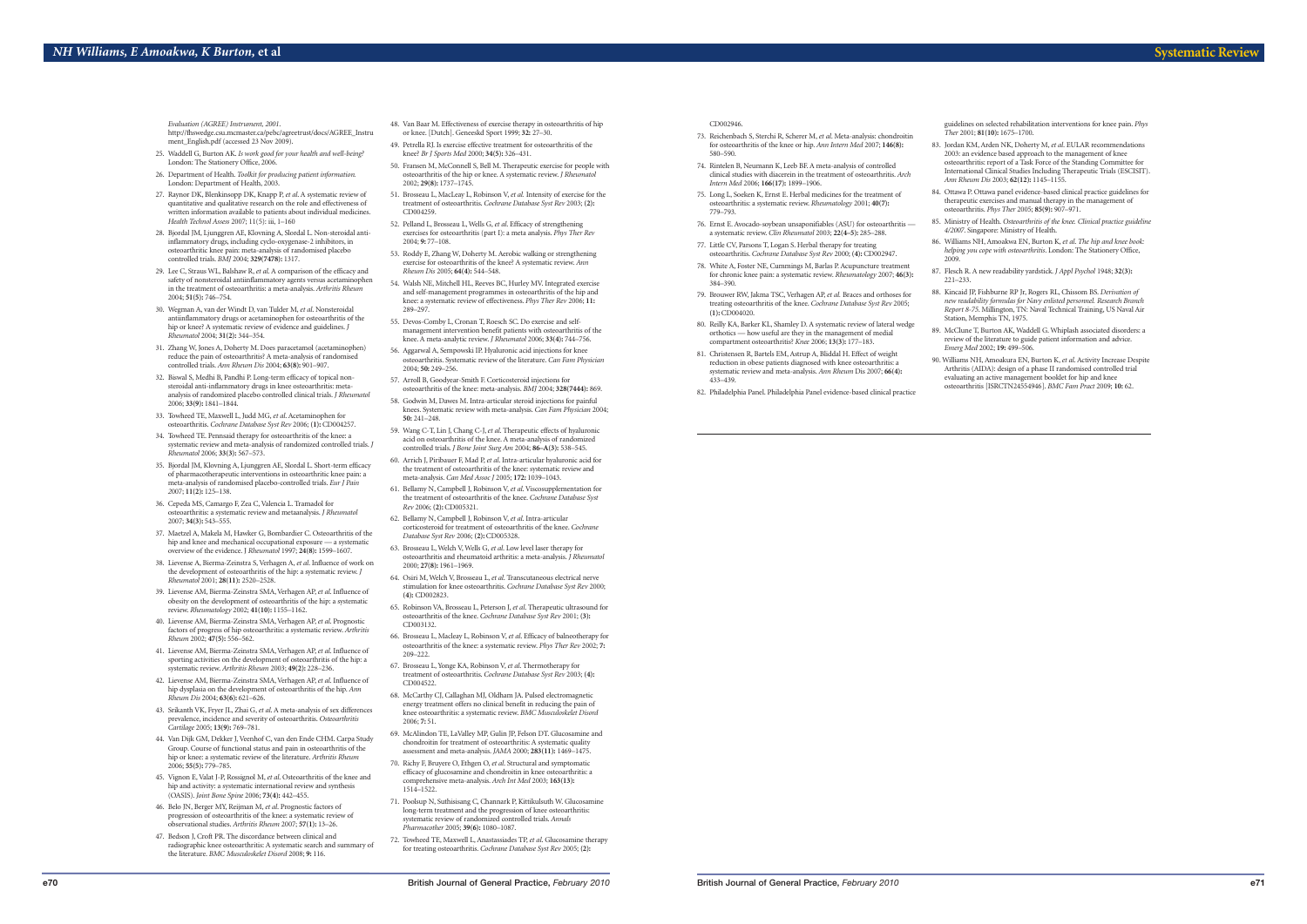- 1 osteoarthritis, hip/
- 2 osteoarthritis, knee/
- 3 ((hip or knee) adj3 (arthritis or osteoarthtitis or arthrosis or degenerative joint disease)).ti,ab
- 4 OR/1–3
- 5 (etiology or aetiology or caus\$).ti,ab
- 6 epidemiology/
- 7 epidemiologic studies/
- 8 epidemiologic factors/
- 9 epidemiolog\$.ti,ab
- 10 morbidity/
- 11 incidence/
- 12 prevalence/
- 13 risk factors/
- 14 (morbidity or incidence or prevalence or risk or progres\$ or prognosis).ti,ab
- 15 OR/6–14
- 16 diagnosis/
- 17 (diagnos\$ or symptom\$ or sign\$ or test\$ or investigat\$).ti,ab
- 18 16 or17
- 19 self efficacy/
- 20 self care/
- 21 (belief\$ or fear avoidance or self efficacy or self management or self regulation or stage\$ of change or catastrophis\$ or catastrophiz\$).ti,ab
- 22 OR/19–21
- 23 patient education/
- 24 (education or instruction or advi\$ or guidance or recommend\$).ti,ab
- 25 23 or 24
- 26 Exercise/
- 27 Walking/
- 28 (exercise\$ or activ\$ or swim\$ or cycl\$ or walk\$).ti,ab
- 29 26 or 27
- 30 5 or 15 or 18 or 22 or 25 or 29
- 31 4 and 30

| Appendix 1. MEDLINE search strategy (adapted for other databases). |
|--------------------------------------------------------------------|
|--------------------------------------------------------------------|

### Epidemiology – risk factors

- There is moderate evidence of a greater incidence of osteoarthritis of the hip and knee in women. There is moderate evidence of a greater prevalence of
- osteoarthritis of the knee in women but not for osteoarthritis of the hip. In ter of osteoarthritis severity, there is moderate evidence that women had more
- severe knee osteoarthritis especially in the older than 55 years age group.<sup>5</sup> There is moderate evidence for a positive influence of obesity on the

# development of osteoarthritis of the hip.<sup>5,39</sup>

- There is a moderate association between age and the prevalence of osteoarthritis, but osteoarthritis is not an inevitable consequence of ageing. There is strong evidence of a positive relationship between work-related bending and knee osteoarthritis.<sup>37</sup>
- There is a positive association between heavy physical workload in occupations such as farming or lifting weights heavier than 25 kg for more than 10 years<sup>38</sup> There is moderate evidence of a positive relationship between recreational and physical sporting activities and the occurrence of hip and knee pain, and
- the risk increases with the intensity and duration of exposure.
- The evidence that hip dysplasia influences the occurrence of hip osteoarthritis in older adults is limited.<sup>42</sup>  $^{\ast}$  joints will be affected. The according term of the according term  $^{\ast}$  binners will be affected.
- Heritability is estimated to account for 40–60% for hip and knee osteoarthritis, although the responsible genes are unknown.<sup>5</sup>
- There is a moderate association between hyaluronic acid serum levels and generalised osteoarthritis and radiological progression of knee osteoarthritis. 46

|                                                                                                                                                                                                                                                                    | Grade           | Patient-centred messages                                                                                                                                                                                                                                                                       |
|--------------------------------------------------------------------------------------------------------------------------------------------------------------------------------------------------------------------------------------------------------------------|-----------------|------------------------------------------------------------------------------------------------------------------------------------------------------------------------------------------------------------------------------------------------------------------------------------------------|
|                                                                                                                                                                                                                                                                    |                 |                                                                                                                                                                                                                                                                                                |
| eakly associated with pain and disability<br>results of knee x-rays should not be used<br>tients with knee pain. <sup>47</sup>                                                                                                                                     | $**$            | A diagnosis of osteoarthritis can be made without x-rays,<br>and is based on patients' symptoms and examination<br>findings.                                                                                                                                                                   |
|                                                                                                                                                                                                                                                                    |                 |                                                                                                                                                                                                                                                                                                |
| greater incidence of osteoarthritis of the hip<br>oderate evidence of a greater prevalence of<br>men but not for osteoarthritis of the hip. In terms<br>is moderate evidence that women had more<br>pecially in the older than 55 years age group. <sup>5,43</sup> | $**$            | We don't really know what causes the condition, and<br>we don't know how to prevent it. There is no single<br>cause, but various things are thought to be involved:<br>Genetic factors are important - it seems some people are<br>just more prone than others: osteoarthritis can run in      |
| positive influence of obesity on the<br>the hip. 5,39                                                                                                                                                                                                              | $\star\star$    | families, and some types are more common in certain<br>ethnic groups.                                                                                                                                                                                                                          |
| etween age and the prevalence of<br>s not an inevitable consequence of ageing. <sup>5,40</sup>                                                                                                                                                                     | $**$            | People who are very overweight are at greater risk, and it is<br>a little more common in women.                                                                                                                                                                                                |
| itive relationship between work-related                                                                                                                                                                                                                            | $***$           | Various physical factors may play a part, but they do not<br>have a consistent effect: previous damage to the joint                                                                                                                                                                            |
| tween heavy physical workload in occupations<br>s heavier than 25 kg for more than 10 years <sup>38</sup>                                                                                                                                                          | $\star\star$    | surface, some physically intense occupations and sports,<br>reduced muscle strength, abnormal joint shape or alignment.                                                                                                                                                                        |
| positive relationship between recreational<br>and the occurrence of hip and knee pain, and<br>nsity and duration of exposure. <sup>5,41</sup><br>ifluences the occurrence of hip osteoarthritis                                                                    | $**$<br>$\star$ | and the occurrence of osteoarthritis of the hip in men. <sup>5,38,46</sup><br>Age is obviously the main factor $-$ painful osteoarthritis<br>is uncommon in younger people. But that does not mean<br>things inevitably get worse. Nor does it meant that all your<br>joints will be affected. |
| t for 40–60% for hip and knee osteoarthritis,<br>are unknown. <sup>5</sup>                                                                                                                                                                                         |                 |                                                                                                                                                                                                                                                                                                |
| etween hyaluronic acid serum levels and<br>diological progression of knee osteoarthritis 46                                                                                                                                                                        | $**$            |                                                                                                                                                                                                                                                                                                |

There is strong evidence that both strengthening and cardiovascular exercise are effective for reducing pain and improving function in the short-term in knee osteoarthritis.

# Epidemiology – prognostic factors

- There is limited evidence that increased laxity, proprioceptive inaccuracy, older a body mass index, and increased knee pain intensity are associated with deterioration of people with of people of functional status in knee OA during the first three years of follow-up.
- There is limited evidence that greater muscle strength, better mental health, better self-efficacy, social support, and more aerobic exercise decrease the likelihood of functional deterioration in knee osteoarthritis.
- There is limited evidence for a lack of association between functional status in the first three years of follow-up and joint alignment, sex, physical activity, role
- functioning, comorbidity, marital status, severity of osteoarthritis and bilateral disease in osteoarthritis of the knee.<sup>44</sup>
- There is conflicting evidence for an association between radiological change \* and functional status in the first three years of follow-up of knee osteoarthritis.<sup>44</sup> There is strong evidence that knee injury and regular sporting activities are not associated with radiological progression of knee osteoarthritis.<sup>45</sup>
- There is moderate evidence of a positive relationship between atrophic bone \*\* response and faster progression of hip osteoarthritis.<sup>40</sup>
- There is limited evidence for a more rapid progression of hip osteoarthritis when is a superolateral progression of the femoral head compared with medial migration. There is limited evidence for an absence of a relation between hip dysplasia \* and progression of hip osteoarthritis.<sup>40</sup>
- There is conflicting evidence for an association between female sex and \* progression of hip osteoarthritis.<sup>40</sup>

| evidence that increased laxity, proprioceptive inaccuracy, older age,<br>ex, and increased knee pain intensity are associated with deterioration<br>status in knee OA during the first three years of follow-up. <sup>44</sup><br>evidence that greater muscle strength, better mental health,<br>acy, social support, and more aerobic exercise decrease the<br>functional deterioration in knee osteoarthritis. <sup>44</sup><br>evidence for a lack of association between functional status in<br>ears of follow-up and joint alignment, sex, physical activity, role<br>omorbidity, marital status, severity of osteoarthritis and bilateral<br>steoarthritis of the knee. <sup>44</sup><br>ng evidence for an association between radiological change<br>status in the first three years of follow-up of knee osteoarthritis. <sup>44</sup><br>evidence that knee injury and regular sporting activities are not<br>1 radiological progression of knee osteoarthritis. <sup>45</sup><br>te evidence of a positive relationship between atrophic bone<br>aster progression of hip osteoarthritis. <sup>40</sup><br>evidence for a more rapid progression of hip osteoarthritis when there<br>ral progression of the femoral head compared with medial migration. <sup>40</sup><br>evidence for an absence of a relation between hip dysplasia<br>n of hip osteoarthritis. <sup>40</sup><br>ng evidence for an association between female sex and<br>hip osteoarthritis. <sup>40</sup> | $\ast$<br>$\star$<br>$\ast$<br>***<br>$**$<br>$\star$ | The pain you feel won't necessarily get worse – in about<br>one-third of people with osteoarthritis of the hip or knee it<br>actually improves. Of course, some things can make your<br>pain worse, such as being overweight and letting your<br>muscles get weak. Importantly though, there are also things<br>that can help, such as regular exercise, keeping the muscles<br>around the joint strong, keeping a positive attitude, believing<br>that you are in control and can help yourself, and getting the<br>support of friends and family. |
|--------------------------------------------------------------------------------------------------------------------------------------------------------------------------------------------------------------------------------------------------------------------------------------------------------------------------------------------------------------------------------------------------------------------------------------------------------------------------------------------------------------------------------------------------------------------------------------------------------------------------------------------------------------------------------------------------------------------------------------------------------------------------------------------------------------------------------------------------------------------------------------------------------------------------------------------------------------------------------------------------------------------------------------------------------------------------------------------------------------------------------------------------------------------------------------------------------------------------------------------------------------------------------------------------------------------------------------------------------------------------------------------------------------------------------------------------------------------------------------------|-------------------------------------------------------|-----------------------------------------------------------------------------------------------------------------------------------------------------------------------------------------------------------------------------------------------------------------------------------------------------------------------------------------------------------------------------------------------------------------------------------------------------------------------------------------------------------------------------------------------------|
| evidence that both strengthening and cardiovascular exercise are<br>ducing pain and improving function in the short-term in knee<br>4,5,48-50,52,53,82,84,85                                                                                                                                                                                                                                                                                                                                                                                                                                                                                                                                                                                                                                                                                                                                                                                                                                                                                                                                                                                                                                                                                                                                                                                                                                                                                                                               | $***$                                                 | We now know that inactivity and excessive rest is bad for<br>hip or knee joints with osteoarthritis. Research confirms that<br>once you have osteoarthritis regular moderate exercise does<br>not make it worse - quite the reverse. Movement is good<br>for you $-$ and for your joints.<br>continued                                                                                                                                                                                                                                              |

#### Exercise

### **Appendix 2. Evidence-based statements and patient-centred messages.**

# Evidence-based statements

#### **Diagnosis**

- Radiographic changes are only weakly associated with pain and disability in osteoarthritis of the knee. The results of knee x-rays should not be used
- in isolation when assessing patients with knee pain.<sup>47</sup>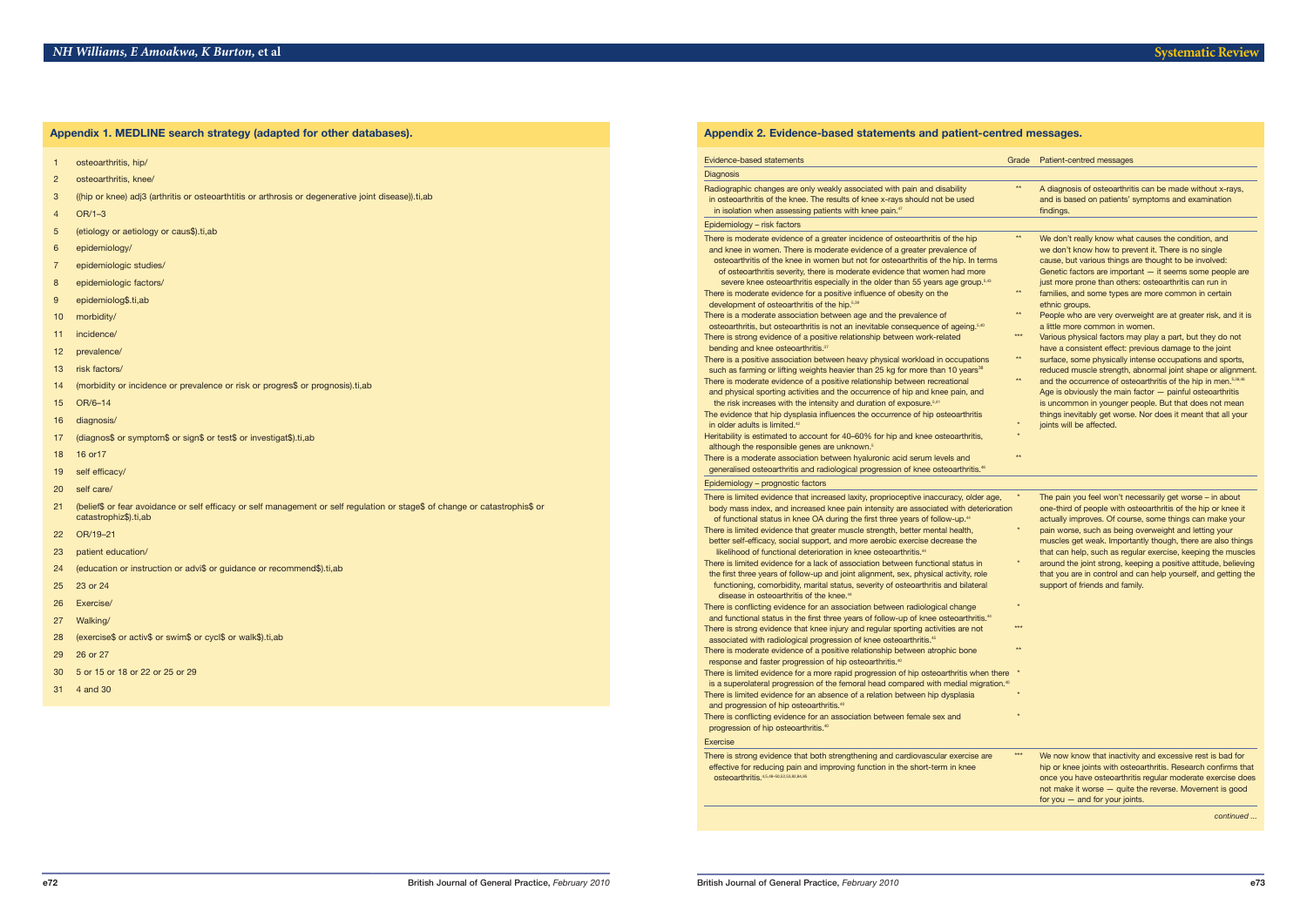| There is moderate evidence that no difference in effectiveness was found between<br>different intensities of exercise for knee osteoarthritis. <sup>51</sup><br>There is strong evidence that integrating self-management strategies with exercise<br>is effective for reducing pain and improving function in knee osteoarthritis. <sup>54,55</sup><br>There is limited evidence that integrating self-management strategies with exercise<br>is effective for reducing pain and improving function in hip osteoarthritis. <sup>54</sup><br>There is limited evidence that both strengthening and cardiovascular<br>exercise are effective for reducing pain and improving function in<br>the short term in hip osteoarthritis. <sup>4,5,48,50,52</sup> | $**$<br>***<br>$\ast$<br>$\star$ | Your whole body must keep active to stay healthy. Regular<br>physical activity: strengthens and stretches muscles around<br>your joints, keeps you supple by getting stiff joints moving<br>and stopping them seizing up, makes your bones stronger,<br>works your heart and lungs to make you fit, releases natural<br>chemicals that reduce pain and make you feel good, and<br>puts you in control. That is why exercise is one of the core<br>treatments for osteoarthritis. It is a way to treat yourself. |
|----------------------------------------------------------------------------------------------------------------------------------------------------------------------------------------------------------------------------------------------------------------------------------------------------------------------------------------------------------------------------------------------------------------------------------------------------------------------------------------------------------------------------------------------------------------------------------------------------------------------------------------------------------------------------------------------------------------------------------------------------------|----------------------------------|-----------------------------------------------------------------------------------------------------------------------------------------------------------------------------------------------------------------------------------------------------------------------------------------------------------------------------------------------------------------------------------------------------------------------------------------------------------------------------------------------------------------|
| <b>Weight loss</b>                                                                                                                                                                                                                                                                                                                                                                                                                                                                                                                                                                                                                                                                                                                                       |                                  |                                                                                                                                                                                                                                                                                                                                                                                                                                                                                                                 |
| There is strong evidence that a 5% weight reduction will result in moderate<br>improvement in disability in overweight patients with knee osteoarthritis. <sup>5,81</sup>                                                                                                                                                                                                                                                                                                                                                                                                                                                                                                                                                                                | ***                              | If you are overweight, losing weight is very beneficial for your<br>joints. Most people will notice an improvement in joint pain<br>and function after losing 5% of their body weight.                                                                                                                                                                                                                                                                                                                          |
| Paracetamol                                                                                                                                                                                                                                                                                                                                                                                                                                                                                                                                                                                                                                                                                                                                              |                                  |                                                                                                                                                                                                                                                                                                                                                                                                                                                                                                                 |
| There is strong evidence that paracetamol has a small effect on pain and has few<br>adverse reactions in osteoarthritis of the hip or knee compared with placebo,<br>in the short term. <sup>5,33</sup>                                                                                                                                                                                                                                                                                                                                                                                                                                                                                                                                                  | ***                              | There are many treatments that can help the pain. They may<br>not remove the pain completely, but they can control it<br>enough to let you get moving and active. Paracetamol is the<br>simplest and safest painkiller. Take a regular dose rather than<br>waiting for the pain to get too bad.                                                                                                                                                                                                                 |
| Topical non-steroidal anti-inflammatory drugs (NSAIDs)                                                                                                                                                                                                                                                                                                                                                                                                                                                                                                                                                                                                                                                                                                   |                                  |                                                                                                                                                                                                                                                                                                                                                                                                                                                                                                                 |
| There is moderate evidence that topical NSAIDs have a small effect on pain in knee<br>osteoarthritis compared with placebo, and few adverse effects in the short term. 5,32,34,83,85                                                                                                                                                                                                                                                                                                                                                                                                                                                                                                                                                                     |                                  | Try massaging an anti-inflammatory gel directly over the<br>painful joint - up to three time a day. It tends to be more<br>effective for knee pain.                                                                                                                                                                                                                                                                                                                                                             |
| Prescribed medication - oral NSAIDs                                                                                                                                                                                                                                                                                                                                                                                                                                                                                                                                                                                                                                                                                                                      |                                  |                                                                                                                                                                                                                                                                                                                                                                                                                                                                                                                 |
| There is strong evidence that oral NSAIDs have a small to moderate effect on pain<br>in osteoarthritis of the hip and knee compared with placebo, in the short term. <sup>5,28-30,35,83,85</sup><br>There is moderate evidence that oral NSAIDs have a small additional benefit in<br>terms of improving stiffness, physical function, and global assessment in knee<br>and hip osteoarthritis compared with paracetamol. 5,29,30,83<br>There is strong evidence that patients preferred NSAIDs compared with paracetamol. <sup>30</sup>                                                                                                                                                                                                                 | $***$<br>$**$                    | Anti-inflammatory tablets can be useful when paracetamol<br>or the gels don't work. Ibuprofen is often prescribed but you<br>can buy it over the counter: it works well. If it does not, it<br>might be worth trying stronger anti-inflammatories such as<br>diclofenac or naproxen, which have to be prescribed by your<br>doctor. All drugs can have side-effects. Anti-inflammatory<br>drugs can cause stomach ulcers.                                                                                       |
| Prescribed medication - opioids                                                                                                                                                                                                                                                                                                                                                                                                                                                                                                                                                                                                                                                                                                                          |                                  |                                                                                                                                                                                                                                                                                                                                                                                                                                                                                                                 |
| There is moderate evidence that tramadol has a small to moderate effect in terms<br>of pain and function in both short-and long-term treatment in hip and knee<br>osteoarthritis compared with placebo. 5,36,83,85                                                                                                                                                                                                                                                                                                                                                                                                                                                                                                                                       | $\star\star$                     | Stronger painkillers like codeine or tramadol can also be<br>prescribed by your doctor. They are the same class of drug<br>as morphine, but milder. They are often combined with<br>paracetamol in the same tablet (e.g. co-codamol).                                                                                                                                                                                                                                                                           |
| Thermotherapy                                                                                                                                                                                                                                                                                                                                                                                                                                                                                                                                                                                                                                                                                                                                            |                                  |                                                                                                                                                                                                                                                                                                                                                                                                                                                                                                                 |
| There is limited evidence for the benefit of local heat or cold for knee osteoarthritis<br>in terms of pain and function. <sup>5,67,82</sup>                                                                                                                                                                                                                                                                                                                                                                                                                                                                                                                                                                                                             |                                  | Heat or cold can be used for short-term relief of pain,<br>particularly for flare ups.                                                                                                                                                                                                                                                                                                                                                                                                                          |
| There is limited evidence that ice massage can be used to improve range of<br>movement and that cold packs can be used to decrease swelling. <sup>67</sup>                                                                                                                                                                                                                                                                                                                                                                                                                                                                                                                                                                                               |                                  |                                                                                                                                                                                                                                                                                                                                                                                                                                                                                                                 |
| Glucosamine                                                                                                                                                                                                                                                                                                                                                                                                                                                                                                                                                                                                                                                                                                                                              |                                  |                                                                                                                                                                                                                                                                                                                                                                                                                                                                                                                 |
| There is limited evidence that glucosamine may be effective and safe for improving<br>pain and function in knee osteoarthritis and in delaying its progression. <sup>69-72</sup>                                                                                                                                                                                                                                                                                                                                                                                                                                                                                                                                                                         |                                  | The food supplement glucosamine sulphate taken in a single<br>dose of 1.5 g may be helpful in improving pain and function.<br>It is safe and worth trying.                                                                                                                                                                                                                                                                                                                                                      |
| Acupuncture                                                                                                                                                                                                                                                                                                                                                                                                                                                                                                                                                                                                                                                                                                                                              |                                  |                                                                                                                                                                                                                                                                                                                                                                                                                                                                                                                 |
| There is moderate evidence that acupuncture is safe and effective compared with<br>placebo in terms of pain and function in patients with knee osteoarthritis,<br>in the short-term. <sup>5,78,85</sup>                                                                                                                                                                                                                                                                                                                                                                                                                                                                                                                                                  | $**$                             | Acupuncture is safe and can reduce pain and<br>improve function. Not everyone benefits, but it is worth<br>trying a short course.                                                                                                                                                                                                                                                                                                                                                                               |
| Transcutaneous electrical nerve stimulation (TENS)                                                                                                                                                                                                                                                                                                                                                                                                                                                                                                                                                                                                                                                                                                       |                                  |                                                                                                                                                                                                                                                                                                                                                                                                                                                                                                                 |
| There is moderate evidence that TENS has a moderate effect on reducing pain<br>and stiffness in knee osteoarthritis. <sup>64,82,85</sup>                                                                                                                                                                                                                                                                                                                                                                                                                                                                                                                                                                                                                 | $**$                             | TENS can be useful for reducing pain and stiffness in<br>osteoarthritis and help you get moving and active.                                                                                                                                                                                                                                                                                                                                                                                                     |
| <b>Herbal remedies</b>                                                                                                                                                                                                                                                                                                                                                                                                                                                                                                                                                                                                                                                                                                                                   |                                  |                                                                                                                                                                                                                                                                                                                                                                                                                                                                                                                 |
| There is moderate evidence that avocado-soybean unsaponifiables (ASU) may be<br>effective for long-term symptomatic treatment of hip osteoarthritis and may help<br>to reduce the consumption of NSAIDs. <sup>76</sup>                                                                                                                                                                                                                                                                                                                                                                                                                                                                                                                                   | $**$                             | Most of the many claims for herbal remedies are not backed<br>up by scientific evidence.                                                                                                                                                                                                                                                                                                                                                                                                                        |
|                                                                                                                                                                                                                                                                                                                                                                                                                                                                                                                                                                                                                                                                                                                                                          |                                  | continued                                                                                                                                                                                                                                                                                                                                                                                                                                                                                                       |

*Key:* evidence grade for the strength of **s** <sup>25</sup> *\*\*\*strong — generally consistent findings provided by systematic review(s) of multiple high-quality* studies. \*\*moderate — generally consistent findings provided by review(s) of fewer or lower-quality studies. \*weak — limited evidence: provided by a single high*quality study; conflicting evidence: inconsistent findings provided by review(s) of multiple studies.*

# **Appendix 2 (continued). Evidence-based statements and patient-centred messages.**

#### $M$

#### Aids and devices

| There is limited evidence for other herbal medicines in terms of pain and function<br>in knee and hip osteoarthritis. <sup>75-77</sup><br>Electrotherapy                                                                                                                                   |               |                                                                                                                                                                                                                                                                                                                                                                                             |
|--------------------------------------------------------------------------------------------------------------------------------------------------------------------------------------------------------------------------------------------------------------------------------------------|---------------|---------------------------------------------------------------------------------------------------------------------------------------------------------------------------------------------------------------------------------------------------------------------------------------------------------------------------------------------------------------------------------------------|
| There is no evidence that therapies such as laser, pulse electromagnetic therapy,<br>ultrasound are more effective for osteoarthritis of the hip or knee in terms of<br>pain and function, compared with placebo. 5,63,65,68,82,83                                                         |               | Laser, pulse electromagnetic therapy, ultrasound are not<br>effective.                                                                                                                                                                                                                                                                                                                      |
| Manual therapy                                                                                                                                                                                                                                                                             |               |                                                                                                                                                                                                                                                                                                                                                                                             |
| There is strong evidence for the benefit of manual therapy alone for hip OA in terms<br>of pain and function compared with exercise. <sup>5,84</sup><br>There is moderate evidence that manual therapy combined with exercise is effective<br>in terms of pain and function. <sup>84</sup> | $***$<br>$**$ | Manual therapy for OA hip includes stretching of shortened<br>muscles around the hip joint and manual traction. Mobilising<br>stiff joints and stretching shortened muscles, particularly<br>around the hip joint by physiotherapists, osteopaths or<br>chiropractors can be helpful.                                                                                                       |
| Aids and devices                                                                                                                                                                                                                                                                           |               |                                                                                                                                                                                                                                                                                                                                                                                             |
| There is limited evidence for bracing, joint supports or insoles in patients with<br>biomechanical joint pain or instability. <sup>5,79,80,83,85</sup>                                                                                                                                     |               | Sometimes the leg is not aligned properly, which will put<br>extra strain on the joints - insoles can help. An unstable<br>knee joint can be helped by a brace to support the joint.                                                                                                                                                                                                        |
| Intra-articular steroid injections                                                                                                                                                                                                                                                         |               |                                                                                                                                                                                                                                                                                                                                                                                             |
| There is strong evidence that intra-articular steroid injections were safe and<br>provided short-term relief of pain in knee osteoarthritis up to 4 weeks<br>post-injection. 5,57,58,62,85                                                                                                 | $***$         | Steroid injections into joints can provide short-term pain<br>relief and can be useful for settling flare ups.                                                                                                                                                                                                                                                                              |
| There is limited evidence for the efficacy of intra-articular steroid injections<br>for hip osteoarthritis. <sup>5</sup>                                                                                                                                                                   |               |                                                                                                                                                                                                                                                                                                                                                                                             |
| Viscosupplementation                                                                                                                                                                                                                                                                       |               |                                                                                                                                                                                                                                                                                                                                                                                             |
| Viscosuplementation appears to be safe and has a small effect on osteoarthritis<br>of the knee in terms of pain, function, and patients' global assessment. However,<br>it is unlikely to be cost-effective. 56,59-61                                                                      |               | Hyaluranon injections can improve lubrication inside the<br>affected joint. But the small benefit only lasts up to three<br>months.                                                                                                                                                                                                                                                         |
| Arthroscopic lavage and debridement                                                                                                                                                                                                                                                        |               |                                                                                                                                                                                                                                                                                                                                                                                             |
| There is a lack of evidence for the effectiveness of arthroscopic lavage and<br>debridement compared with tidal irrigation or placebo in terms of pain and function<br>in knee osteoarthritis. <sup>5</sup>                                                                                |               | Arthroscopy involves inserting a fibre-optic tube into the<br>knee joint, washing out the joint, and sometimes trimming<br>damaged cartilage. It does not give a lasting benefit in most<br>cases of osteoarthritis.                                                                                                                                                                        |
| Arthroplasty                                                                                                                                                                                                                                                                               |               |                                                                                                                                                                                                                                                                                                                                                                                             |
| There is strong evidence that restriction of referral for arthroplasty of osteoarthritis<br>patients should not be based on body mass index, age or comorbidities. <sup>5</sup>                                                                                                            | $***$         | Joint replacement surgery is used when osteoarthritis is<br>having a large effect on quality of life, and non-surgical<br>treatments have failed to improve pain and function. It is<br>best to have this surgery before there is long-term loss of<br>function and severe pain. Old age, smoking, obesity, and<br>other illnesses should not be barriers to referral for this<br>operation |
| $25***-1$                                                                                                                                                                                                                                                                                  |               |                                                                                                                                                                                                                                                                                                                                                                                             |

#### Ar

# **Appendix 2 (continued). Evidence-based statements and patient-centred messages.**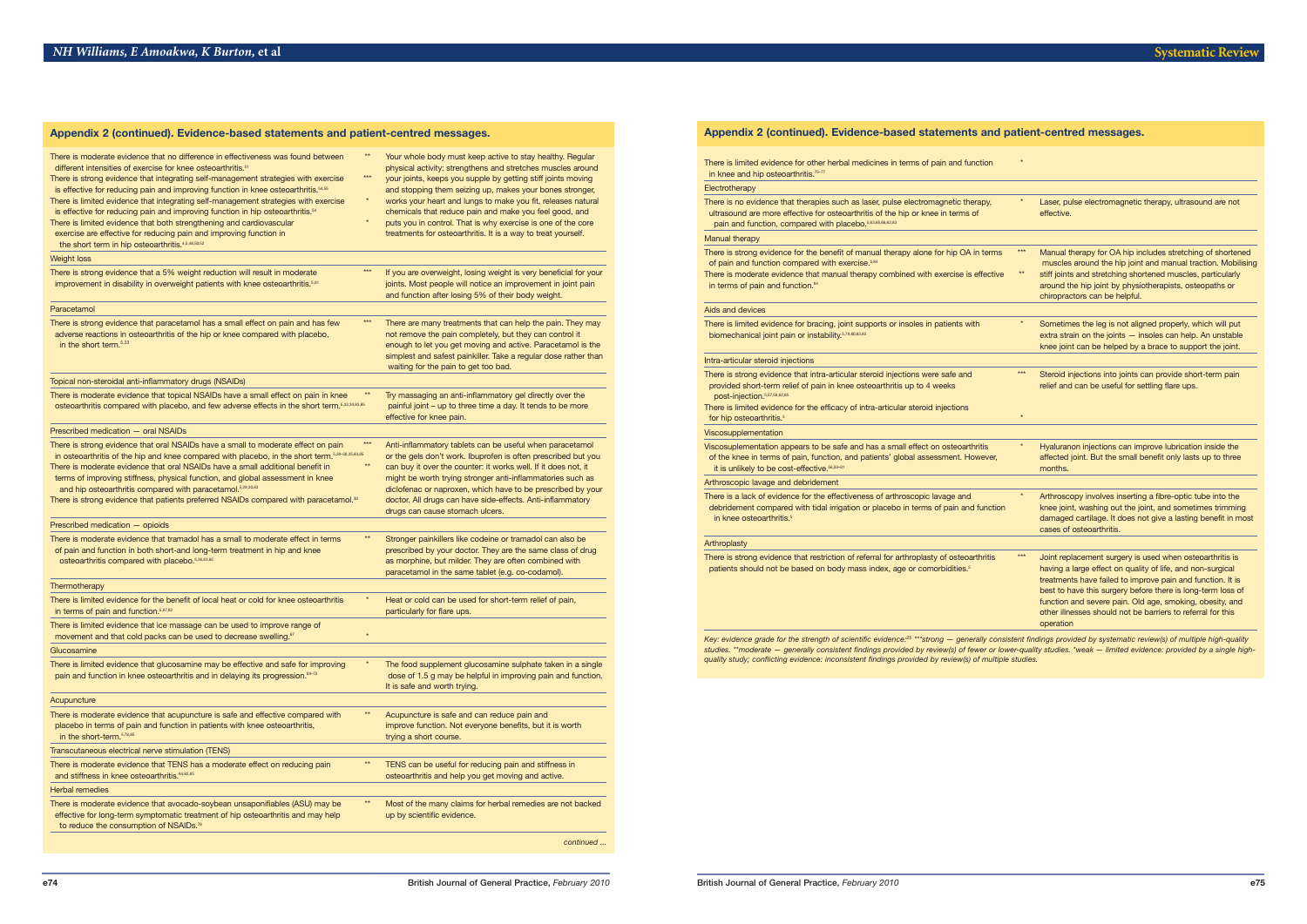| Appendix 3. Read codes for eligible patients (>50 years old). |                              |  |  |  |  |  |  |  |  |  |
|---------------------------------------------------------------|------------------------------|--|--|--|--|--|--|--|--|--|
| Included Read codes                                           |                              |  |  |  |  |  |  |  |  |  |
| N05 (and below)                                               | osteoarthritis               |  |  |  |  |  |  |  |  |  |
| 14G <sub>2</sub>                                              | H/O osteoarthritis           |  |  |  |  |  |  |  |  |  |
| <b>N06z5</b>                                                  | hip arthritis                |  |  |  |  |  |  |  |  |  |
| N06z6                                                         | knee arthritis               |  |  |  |  |  |  |  |  |  |
| <b>N094K</b>                                                  | arthralgia of hip            |  |  |  |  |  |  |  |  |  |
| <b>N094M</b>                                                  | arthralgia of hip            |  |  |  |  |  |  |  |  |  |
| 1M <sub>10</sub>                                              | knee pain                    |  |  |  |  |  |  |  |  |  |
| <b>Excluded Read codes</b>                                    |                              |  |  |  |  |  |  |  |  |  |
| M160                                                          | psoriatic arthropathy        |  |  |  |  |  |  |  |  |  |
| N04 (and below)                                               | inflammatory polyarthropathy |  |  |  |  |  |  |  |  |  |
| 7K2 (and below)                                               | hip joint operations         |  |  |  |  |  |  |  |  |  |
| 7K3 (and below)                                               | knee joint operations        |  |  |  |  |  |  |  |  |  |

| Appendix 4. Composition of the focus groups. |                |                                  |             |             |             |                      |  |  |  |  |  |  |  |
|----------------------------------------------|----------------|----------------------------------|-------------|-------------|-------------|----------------------|--|--|--|--|--|--|--|
| Focus group                                  | Patient number | <b>Practice location</b>         | <b>Sex</b>  | Age (years) | Hip or knee | Duration of symptoms |  |  |  |  |  |  |  |
| 1                                            | 1              | <b>City centre Wrexham</b>       | <b>Male</b> | 77          | <b>Both</b> | 16 years             |  |  |  |  |  |  |  |
|                                              | $\overline{2}$ |                                  | Female      | 73          | Hip         | 5 years              |  |  |  |  |  |  |  |
|                                              | 3              |                                  | Female      | 68          | Knee        | 16 years             |  |  |  |  |  |  |  |
|                                              | $\overline{4}$ |                                  | Female      | 64          | Knee        | 1 month              |  |  |  |  |  |  |  |
|                                              | 5              |                                  | Male        | 70          | Knee        | 7 years              |  |  |  |  |  |  |  |
|                                              | 6              |                                  | Male        | 70          | <b>Hip</b>  | 5 years              |  |  |  |  |  |  |  |
| $\overline{2}$                               | $\overline{7}$ | Semi-rural village in Flintshire | Female      | 55          | Knee        | 4 months             |  |  |  |  |  |  |  |
|                                              | 8              |                                  | Male        | 75          | Knee        | 16 years             |  |  |  |  |  |  |  |
|                                              | 9              |                                  | Male        | 52          | Hip         | 5 years              |  |  |  |  |  |  |  |
|                                              | 10             |                                  | Female      | 64          | Knee        | 2 years              |  |  |  |  |  |  |  |
|                                              | 11             |                                  | Female      | 66          | Knee        | 5 years              |  |  |  |  |  |  |  |
| 3                                            | 12             | Industrial town in Flintshire    | Male        | 61          | Knee        | 3 months             |  |  |  |  |  |  |  |
|                                              | 13             |                                  | Female      | 71          | <b>Both</b> | 3 months             |  |  |  |  |  |  |  |
|                                              | 14             |                                  | Male        | 64          | <b>Both</b> | 6 months             |  |  |  |  |  |  |  |
|                                              | 15             |                                  | Female      | 65          | Knee        | 10 months            |  |  |  |  |  |  |  |
| $\overline{4}$                               | 16             | Ex-mining village in Wrexham     | Female      | 88          | Knee        | 12 months            |  |  |  |  |  |  |  |
|                                              | 17             |                                  | Male        | 59          | Knee        | 4 years              |  |  |  |  |  |  |  |
|                                              | 18             |                                  | Female      | 73          | Knee        | 4 years              |  |  |  |  |  |  |  |

• What do you think about the message that exercise and physical activity is good for osteoarthritis? Is it clear? Do you believe it? Would the

- 1. Is the booklet written in a clear and simple language?
- Is it clearly laid out?
- Is it easy to follow?
- Are there any unfamiliar words?
- 2. Do you really understand the content of the booklet?
- booklet change how or what you think about exercise? Would it change how much exercise you do?
- unhelpful to you?
- Do you think the 'wear and tear' idea discourages people from exercise?
- 
- Do you feel that the cause of osteoarthritis is adequately explained? Do you believe it?
- What do you think about how osteoarthritis is diagnosed?
- What do you think about the other messages?

• In the booklet we have criticised the idea of 'wear and tear' causing osteoarthritis? Do you believe that this is right? Is this criticism helpful or

• What do you think about the message that the joint has some ability to repair itself? Is this an important message? Is it expressed clearly?

weight loss

safe pain relief with regular paracetamol

topical anti-inflammatory rubs

physiotherapy

were the exercises easy to follow?

hot + cold

prescribed medication

joint injections

arthroscopy

- joint replacement
- Explore NSAIDs reaction in more detail
- 3. Do you find the messages interesting?
- How interesting did you find the booklet to read?
- Were any parts not interesting? (which?)
- Do you think the booklet could be made more interesting? (how?)
- 4. Is there anything new to you?

Moderator to summarise the main points of the booklet, then ask:

- How much of this information is new to you?
- Which points were new?
- Is there any information in the booklet that surprised you? (what? in what way?)
- Did you have any questions in your mind about hip or knee pain that our booklet didn't answer?
- 5. Do you believe in the facts presented?
- Thinking especially about any points that were new to you or that you found surprising, was there anything you disagree with?
- Will reading the booklet change the way you think about osteoarthritis? (in what way?)
- Will reading the booklet change the way you behave? (in what way?)
- Would you recommend the booklet to a friend? (why/why not?)
- 6. The layout of this hip and knee book will be similar to *The Back Book*. What do you think?
- how active you should be, and how much you should exercise?

7. Are there any points that are MISSING? Example, how did receiving a diagnosis of osteoarthritis change how you thought about yourself,

# **Appendix 5. Topic guide for focus group.**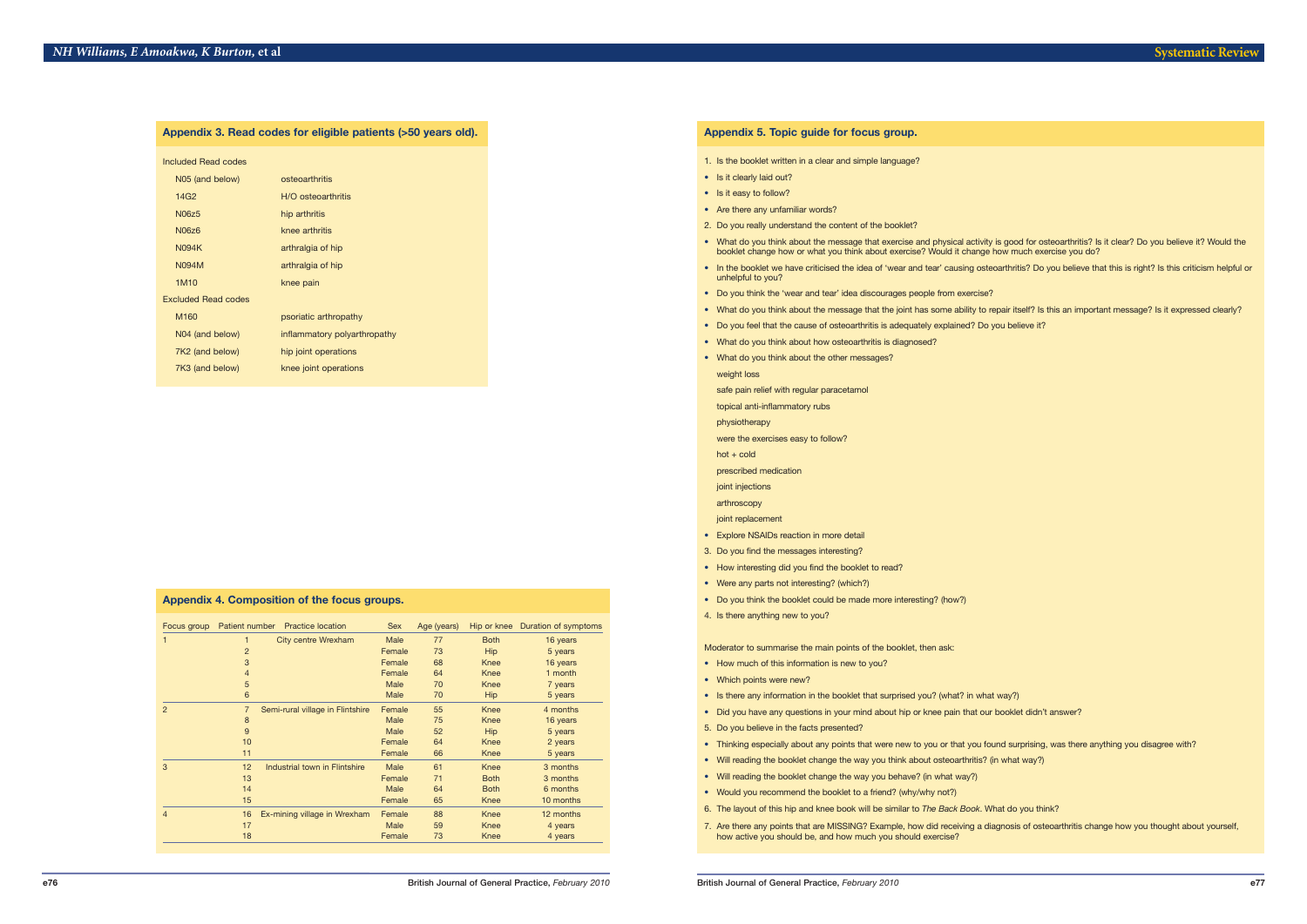| <b>Appendix 6. Guality assessment of systematic reviews.</b>                   |                                |                          |             |                              |                               |                               |                  |                              |                          |                       |                |           |                                |                                |                               |                              |                                   |                                   |                        |                               |                              |                       |                                |     |     |     |          |
|--------------------------------------------------------------------------------|--------------------------------|--------------------------|-------------|------------------------------|-------------------------------|-------------------------------|------------------|------------------------------|--------------------------|-----------------------|----------------|-----------|--------------------------------|--------------------------------|-------------------------------|------------------------------|-----------------------------------|-----------------------------------|------------------------|-------------------------------|------------------------------|-----------------------|--------------------------------|-----|-----|-----|----------|
|                                                                                |                                | Arrich 2005 <sup>®</sup> |             |                              |                               |                               |                  |                              |                          |                       |                |           |                                |                                |                               |                              |                                   | Devos-<br>Comby2006 <sup>ss</sup> |                        |                               |                              |                       |                                |     |     |     |          |
|                                                                                | Aggarwal<br>2004 <sup>56</sup> |                          | Arroll 2004 |                              |                               |                               | <b>Belo</b> 2007 |                              |                          |                       |                | Brosseau  | Brosseau<br>2003 <sup>51</sup> | Brosseau<br>2003 <sup>67</sup> | Brouwer<br>2005 <sup>78</sup> |                              | Christensen<br>2007 <sup>s:</sup> |                                   | Emst 2003 <sup>"</sup> |                               |                              | Lee 2000 <sup>2</sup> | Lievense<br>2001 <sup>38</sup> |     |     |     |          |
|                                                                                |                                |                          |             | Bedson<br>2008 <sup>47</sup> | Bellamy<br>2006 <sup>61</sup> | Bellamy<br>2006 <sup>82</sup> |                  | Biswal<br>2006 <sup>32</sup> | $3jordal$<br>$2004^{28}$ | $3jordal$<br>$200735$ | arossea<br>ang |           |                                |                                |                               | Cepada<br>2007 <sup>36</sup> |                                   |                                   |                        | Fransen<br>2002 <sup>50</sup> | Godwin<br>2004 <sup>58</sup> |                       |                                |     |     |     |          |
|                                                                                |                                |                          |             |                              |                               |                               |                  |                              |                          |                       |                |           |                                |                                |                               |                              |                                   |                                   |                        |                               |                              |                       |                                |     |     |     |          |
| Checklist adapted from DARE criteria <sup>22</sup> and CASP tool <sup>23</sup> |                                |                          |             |                              |                               |                               |                  |                              |                          |                       |                |           |                                |                                |                               |                              |                                   |                                   |                        |                               |                              |                       |                                |     |     |     |          |
| Well-defined review question                                                   |                                |                          |             |                              |                               |                               |                  |                              |                          |                       |                |           |                                |                                |                               |                              |                                   |                                   |                        |                               |                              |                       |                                |     |     |     |          |
| 1. Were inclusion/exclusion reported criteria separately to review questions?  |                                |                          |             |                              |                               |                               |                  |                              |                          |                       |                |           |                                |                                |                               |                              |                                   |                                   |                        |                               |                              |                       |                                |     |     |     |          |
| 2. Did inclusion/exclusion criteria relate to study design of interest?        |                                |                          |             |                              |                               |                               |                  |                              |                          |                       |                |           |                                |                                |                               |                              |                                   |                                   |                        |                               |                              |                       |                                |     |     |     |          |
| 3. Did inclusion/exclusion criteria relate to participants of interest?        |                                |                          |             |                              |                               |                               |                  |                              |                          |                       |                |           |                                |                                |                               |                              |                                   |                                   |                        |                               |                              |                       |                                |     |     |     |          |
| 4. Did inclusion/exclusion criteria relate to intervention of interest?        |                                |                          |             |                              |                               |                               |                  |                              |                          |                       |                |           |                                |                                |                               |                              |                                   |                                   |                        |                               |                              |                       |                                |     |     |     |          |
| 5. Did inclusion/exclusion criteria relate to outcomes of interest?            |                                |                          |             |                              |                               |                               |                  |                              |                          |                       |                |           |                                |                                |                               |                              |                                   |                                   |                        |                               |                              |                       |                                |     |     |     |          |
| 6. Were inclusion/exclusion criteria valid?                                    |                                |                          |             |                              |                               |                               |                  |                              |                          |                       |                |           |                                |                                |                               |                              |                                   |                                   |                        |                               |                              |                       |                                |     |     |     |          |
| Comprehensive literature search                                                |                                |                          |             |                              |                               |                               |                  |                              |                          |                       |                |           |                                |                                |                               |                              |                                   |                                   |                        |                               |                              |                       |                                |     |     |     |          |
| 7. Was there evidence of a comprehensive search of the literature?             |                                |                          |             |                              |                               |                               |                  |                              |                          |                       |                |           |                                |                                |                               |                              |                                   |                                   |                        |                               |                              |                       |                                |     |     |     |          |
| 8. Did search include attempt to identify unpublished studies?                 |                                |                          |             |                              |                               |                               |                  |                              |                          |                       |                |           |                                |                                |                               |                              |                                   |                                   |                        |                               |                              |                       |                                |     |     |     |          |
| 9. Was grey literature searched?                                               |                                |                          |             |                              |                               |                               |                  |                              |                          |                       |                |           |                                |                                |                               |                              |                                   |                                   |                        |                               |                              |                       |                                |     |     |     |          |
| 10. Were non-English language studies considered?                              |                                |                          |             |                              |                               |                               |                  |                              |                          |                       |                |           |                                |                                |                               |                              |                                   |                                   |                        |                               |                              |                       |                                |     |     |     |          |
| Systematic process for decision on retrieval and relevance                     |                                |                          |             |                              |                               |                               |                  |                              |                          |                       |                |           |                                |                                |                               |                              |                                   |                                   |                        |                               |                              |                       |                                |     |     |     |          |
| 11. Did more than one reviewer assess references for relevancy?                |                                |                          |             |                              |                               |                               |                  |                              |                          |                       |                |           |                                |                                |                               |                              |                                   |                                   |                        |                               |                              |                       |                                |     |     |     |          |
| 12. If no did more than one reviewer assess a sample of the references?        |                                |                          |             |                              |                               |                               |                  |                              |                          |                       | N/A            | <b>NA</b> | N/A                            | N/A                            | N/A                           |                              |                                   |                                   |                        |                               | N/A                          | N/F                   |                                |     |     |     |          |
| 13. Did more than one reviewer assess retrieved studies for inclusion?         |                                |                          |             |                              |                               |                               |                  |                              |                          |                       |                |           |                                |                                |                               |                              |                                   |                                   |                        |                               |                              |                       |                                |     |     |     |          |
| 14. If no, did more than one independent reviewer assess a sample?             |                                |                          |             |                              |                               |                               |                  |                              |                          |                       | N/A            | <b>NA</b> | N/A                            | N/A                            | N/A                           |                              |                                   |                                   |                        | N/A                           | N/A                          | N/A                   |                                |     |     |     | $\gamma$ |
|                                                                                |                                |                          |             |                              |                               |                               |                  |                              |                          |                       |                |           |                                |                                |                               |                              |                                   |                                   |                        |                               |                              |                       |                                |     |     |     |          |
| <b>Quality assessment</b>                                                      |                                |                          |             |                              |                               |                               |                  |                              |                          |                       |                |           |                                |                                |                               |                              |                                   |                                   |                        |                               |                              |                       |                                |     |     |     |          |
| 15. Was validity systematically assessed using a checklist?                    |                                |                          |             |                              |                               |                               |                  |                              |                          |                       |                |           |                                |                                |                               |                              |                                   |                                   |                        |                               |                              |                       |                                |     |     |     |          |
| 16. Were validity criteria applied by more than one reviewer?                  |                                |                          |             |                              |                               |                               |                  |                              |                          |                       |                |           |                                |                                |                               |                              |                                   |                                   |                        |                               |                              |                       |                                |     |     |     |          |
| 17. Was validity taken into account in synthesis?                              |                                |                          |             |                              |                               |                               |                  |                              |                          |                       | $-$            | $-$       |                                |                                | $-$                           | $-$                          |                                   |                                   |                        |                               |                              |                       |                                |     |     |     | $+$      |
| Systematic data extraction                                                     |                                |                          |             |                              |                               |                               |                  |                              |                          |                       |                |           |                                |                                |                               |                              |                                   |                                   |                        |                               |                              |                       |                                |     |     |     |          |
| 18. Were data extracted using standardised format?                             |                                |                          |             |                              |                               |                               |                  |                              |                          |                       |                |           |                                |                                |                               |                              |                                   |                                   |                        |                               |                              |                       |                                |     |     |     |          |
| 19. Was data extraction performed by more than one reviewer?                   |                                |                          |             |                              |                               |                               |                  |                              |                          |                       |                |           |                                |                                |                               |                              |                                   |                                   |                        |                               |                              |                       |                                |     |     |     | $+$      |
| 20. If no, was data extraction checked by second independent reviewer?         |                                | N/A                      | N/A         |                              |                               |                               |                  |                              |                          |                       | N/A            | <b>NA</b> | N/A                            | N/A                            | N/A                           | N/A                          |                                   |                                   |                        | N/A                           |                              | N/A                   | N/A                            | N/A |     | N/A | N/A      |
| Appropriate synthesis                                                          |                                |                          |             |                              |                               |                               |                  |                              |                          |                       |                |           |                                |                                |                               |                              |                                   |                                   |                        |                               |                              |                       |                                |     |     |     |          |
| 21. Are primary studies presented in sufficient detail?                        |                                |                          |             |                              |                               |                               |                  |                              |                          |                       |                |           |                                |                                |                               |                              |                                   |                                   |                        |                               |                              |                       |                                |     |     |     |          |
| 22. Have the primary studies been synthesised appropriately?                   |                                |                          |             |                              |                               |                               |                  |                              |                          |                       |                |           |                                |                                |                               |                              |                                   |                                   |                        |                               |                              |                       |                                |     |     |     |          |
| 23. Has meta-analysis been performed?                                          |                                |                          |             |                              |                               |                               |                  |                              |                          |                       |                |           |                                |                                |                               |                              |                                   |                                   |                        |                               |                              |                       |                                |     |     |     |          |
| 24. If yes, has heterogeneity been formally assessed?                          | N/A                            |                          |             |                              |                               |                               | N/A              |                              |                          |                       | N/A            | <b>NA</b> |                                |                                | N/A                           |                              | N/A                               |                                   | N/A                    |                               |                              |                       | N/A                            | N/A | N/A | N/A |          |

*Key: + item properly addressed; — item not properly addressed; ? insufficient information; N/A not applicable.*

*continued ...*

# **Appendix 6. Quality assessment of systematic reviews.**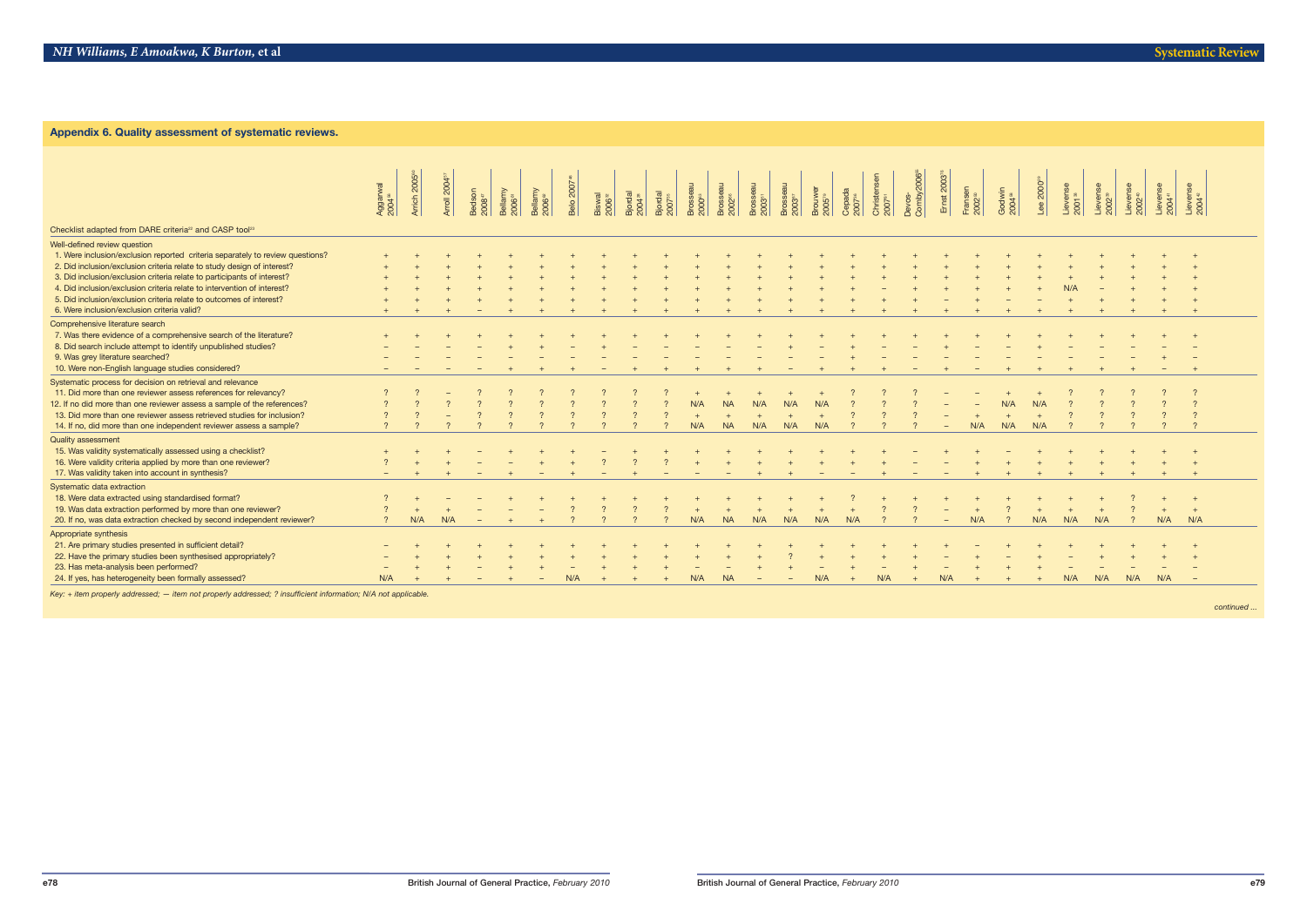| Appendix 6. Quality assessment of systematic reviews continued.                                                                                                                                                                                                                                                                                          |                           |            |                               |                                 |                                |                         |                              |                              |                      |                                  |                           |            |                                |                                |                            |                                |                                                 |                                      |                               |        |                                |                              |                             |     |                              |     |                      |
|----------------------------------------------------------------------------------------------------------------------------------------------------------------------------------------------------------------------------------------------------------------------------------------------------------------------------------------------------------|---------------------------|------------|-------------------------------|---------------------------------|--------------------------------|-------------------------|------------------------------|------------------------------|----------------------|----------------------------------|---------------------------|------------|--------------------------------|--------------------------------|----------------------------|--------------------------------|-------------------------------------------------|--------------------------------------|-------------------------------|--------|--------------------------------|------------------------------|-----------------------------|-----|------------------------------|-----|----------------------|
|                                                                                                                                                                                                                                                                                                                                                          | Little 2000 <sup>77</sup> | $-0.00175$ | Maetzel<br>1997 <sup>37</sup> | McAlindon<br>2000 <sup>es</sup> | McCarthy<br>2006 <sup>68</sup> | Osiri 2000 <sup>e</sup> | atrella<br>000 <sup>49</sup> | Pelland<br>004 <sup>52</sup> | $\frac{1}{2}$ oolsup | Reichebach<br>2007 <sup>73</sup> | Reilly 2005 <sup>80</sup> | Richy 2003 | Rintelen<br>2006 <sup>74</sup> | Robinson<br>2001 <sup>65</sup> | Roddy<br>005 <sup>53</sup> | irikanth<br>:005 <sup>43</sup> | $\frac{1}{2}$<br>$\frac{1}{2}$<br>$\frac{1}{2}$ | <b>Towheed</b><br>2006 <sup>34</sup> | Towheed<br>2006 <sup>33</sup> | /an Ba | Van Dijk<br>2006 <sup>44</sup> | /ignon<br>2006 <sup>45</sup> | Malsh<br>2006 <sup>54</sup> |     | Megman<br>2004 <sup>30</sup> |     | $2004$ <sup>31</sup> |
| Checklist adapted from DARE criteria <sup>22</sup> and CASP tool <sup>23</sup>                                                                                                                                                                                                                                                                           |                           |            |                               |                                 |                                |                         |                              |                              |                      |                                  |                           |            |                                |                                |                            |                                |                                                 |                                      |                               |        |                                |                              |                             |     |                              |     |                      |
| Well-defined review question<br>1. Were inclusion/exclusion criteria reported separately to review questions?<br>2. Did inclusion/exclusion criteria relate to study design of interest?<br>3. Did inclusion/exclusion criteria relate to participants of interest?<br>4. Did inclusion/exclusion criteria relate to intervention of interest?           |                           |            |                               |                                 |                                |                         |                              |                              |                      |                                  |                           |            |                                |                                |                            |                                |                                                 |                                      |                               |        |                                |                              |                             |     |                              |     |                      |
| 5. Did inclusion/exclusion criteria relate to outcomes of interest?<br>6. Were inclusion/exclusion criteria valid?                                                                                                                                                                                                                                       |                           |            |                               |                                 |                                |                         |                              |                              |                      |                                  |                           |            |                                |                                |                            |                                |                                                 |                                      |                               |        |                                |                              |                             |     |                              |     |                      |
| Comprehensive literature search<br>7. Was there evidence of a comprehensive search of the literature?<br>8. Did search include attempt to identify unpublished studies?<br>9. Was grey literature searched?<br>10. Were non-English language studies considered?                                                                                         |                           |            |                               |                                 |                                |                         |                              |                              |                      |                                  |                           |            |                                |                                |                            |                                |                                                 |                                      |                               |        |                                |                              |                             |     |                              |     |                      |
| Systematic process for decision on retrieval and relevance<br>11. Did more than one reviewer assess references for relevancy?<br>12. If no did more than one reviewer assess a sample of the references?<br>13. Did more than one reviewer assess retrieved studies for inclusion?<br>14. If no, did more than one independent reviewer assess a sample? | N/A                       | N/A        | N/A                           |                                 |                                | N/A                     |                              | N/A                          |                      | N/A                              |                           | N/A        | N/A<br>N/A                     | N/A<br>N/A                     |                            |                                | N/A                                             |                                      | N/A                           | N/A    | N/A                            |                              | N/A<br>N/A                  | N/A |                              | N/A |                      |
| <b>Quality assessment</b><br>15. Was validity systematically assessed using a checklist?<br>16. Were validity criteria applied by more than one reviewer?<br>17. Was validity taken into account in synthesis?                                                                                                                                           |                           |            |                               |                                 |                                |                         |                              |                              |                      |                                  |                           |            |                                |                                |                            |                                |                                                 |                                      |                               |        |                                |                              |                             |     |                              |     |                      |
| Systematic data extraction<br>18. Were data extracted using standardised format?<br>19. Was data extraction performed by more than one reviewer?<br>20. If no, was data extraction checked by second independent reviewer?                                                                                                                               | N/A                       |            | N/A                           | N/A                             |                                |                         |                              |                              |                      |                                  |                           |            |                                | N/A                            | N/A                        | N/A                            | N/A                                             |                                      | N/A                           | N/A    | N/A                            | N/A                          | N/A                         | N/A |                              | N/A | $+$<br>N/A           |
| Appropriate synthesis<br>21. Are primary studies presented in sufficient detail?<br>22. Have the primary studies been synthesised appropriately?<br>23. Has meta-analysis been performed?                                                                                                                                                                |                           |            |                               |                                 |                                |                         |                              |                              |                      |                                  |                           |            |                                |                                |                            |                                |                                                 |                                      |                               |        |                                |                              |                             |     |                              |     |                      |
| 24. If yes, has heterogeneity been formally assessed?<br>Key: + item properly addressed; - item not properly addressed; ? insufficient information; N/A not applicable.                                                                                                                                                                                  |                           | N/A        | N/A                           |                                 |                                |                         | N/A                          | N/A                          |                      |                                  |                           |            |                                | N/A                            |                            |                                | N/A                                             |                                      |                               |        | N/A                            | N/A                          | N/A                         |     |                              |     |                      |

*Key: + item properly addressed; — item not properly addressed; ? insufficient information; N/A not applicable.*

### **Appendix 6. Quality assessment of systematic reviews continued.**